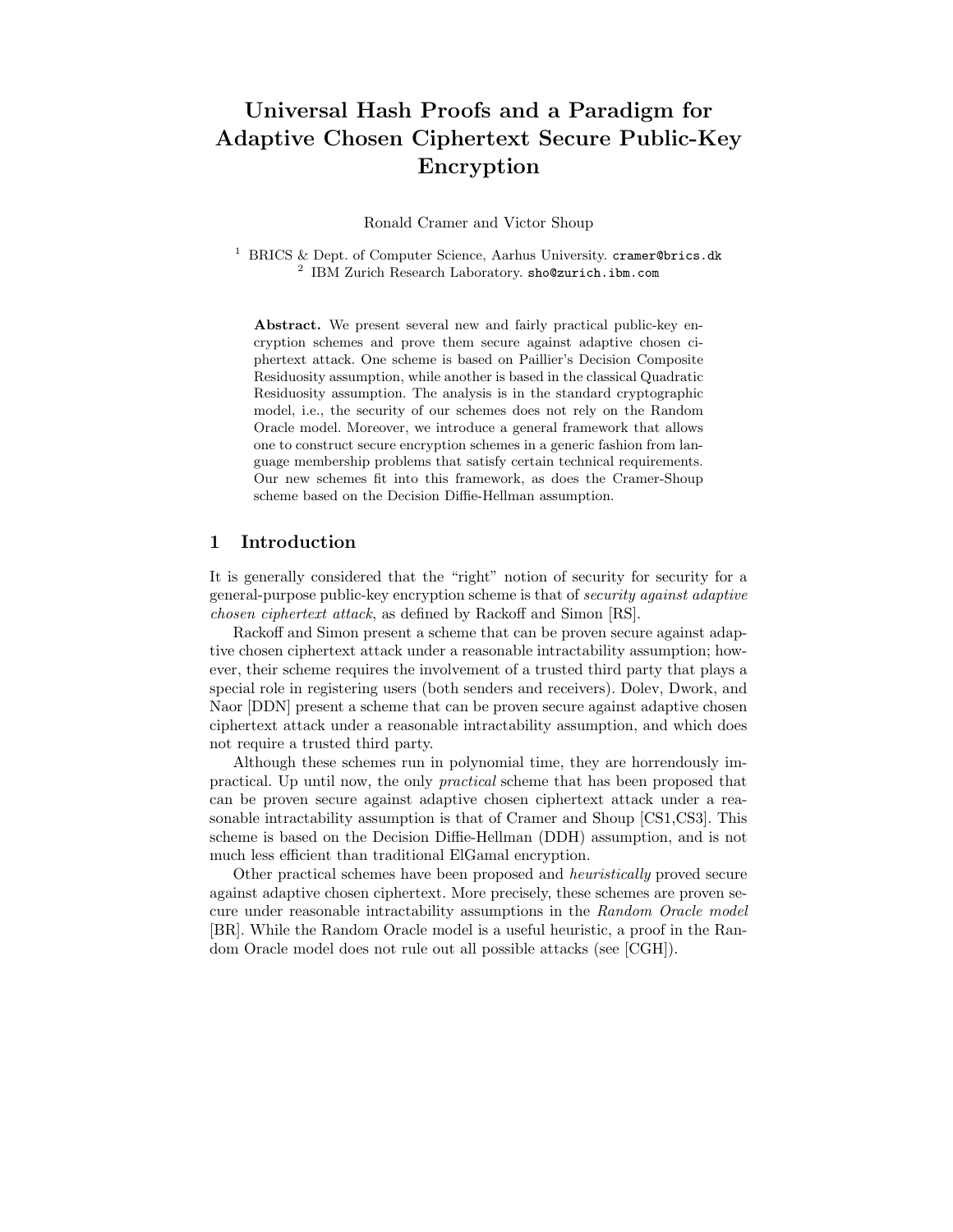#### 1.1 Our contributions

We present several new and fairly practical public-key encryption schemes and prove them secure against adaptive chosen ciphertext attack. One scheme is based on Paillier's Decision Composite Residuosity (DCR) assumption [P], while another is based in the classical Quadratic Residuosity (QR) assumption. The analysis is in the standard cryptographic model, i.e., the security of our schemes does not rely on the Random Oracle model. Also, our schemes do not rely on the involvement of a trusted third party.

We also introduce the notion of a *universal hash proof system*. Essentially, this is a special kind of non-interactive zero-knowledge proof system for a language. We do not show that universal hash proof systems exist for all NP languages, but we do show how to construct very efficient universal hash proof systems for a general class of group-theoretic language membership problems.

Given an efficient universal hash proof system for a language with certain natural cryptographic indistinguishability properties, we show how to construct an efficient public-key encryption scheme secure against adaptive chosen ciphertext attack in the standard model. Our construction only uses the universal hash proof system as a primitive: no other primitives are required, although even more efficient encryption schemes can be obtained by using hash functions with appropriate collision-resistance properties.

We show how to construct efficient universal hash proof systems for languages related to the DCR and QR assumptions. From these we get corresponding public-key encryption schemes that are secure under these assumptions.

The DCR-based scheme is very practical. It uses an  $n$ -bit RSA modulus N (with, say,  $n = 1024$ ). The public and private keys, as well as the ciphertexts, require storage for  $O(n)$  bits. Encryption and decryption require  $O(n)$  multiplications modulo  $N^2$ .

The QR-based scheme is somewhat less practical. It uses an n-bit RSA modulus N as above, as well as an auxiliary parameter t (with, say,  $t = 128$ ). The public and private keys require  $O(nt)$  bits of storage, although ciphertexts require just  $O(n + t)$  bits of storage. Encryption and decryption require  $O(nt)$ multiplications modulo N.

We also show that the original Cramer-Shoup scheme follows from of our general construction, when applied to a universal hash proof system related to the DDH assumption.

For lack of space, some details have been omitted from this extended abstract. We refer the reader to the full length version of this paper [CS2] for these details.

# 2 Universal projective hashing

Let X and  $\Pi$  be finite, non-empty sets. Let  $H = (H_k)_{k \in K}$  be a collection of functions indexed by K, so that for every  $k \in K$ ,  $H_k$  is a function from X into *Π*. Note that we may have  $H_k = H_{k'}$  for  $k \neq k'$ . We call  $\mathbf{F} = (H, K, X, \Pi)$  a hash family, and each  $H_k$  a hash function.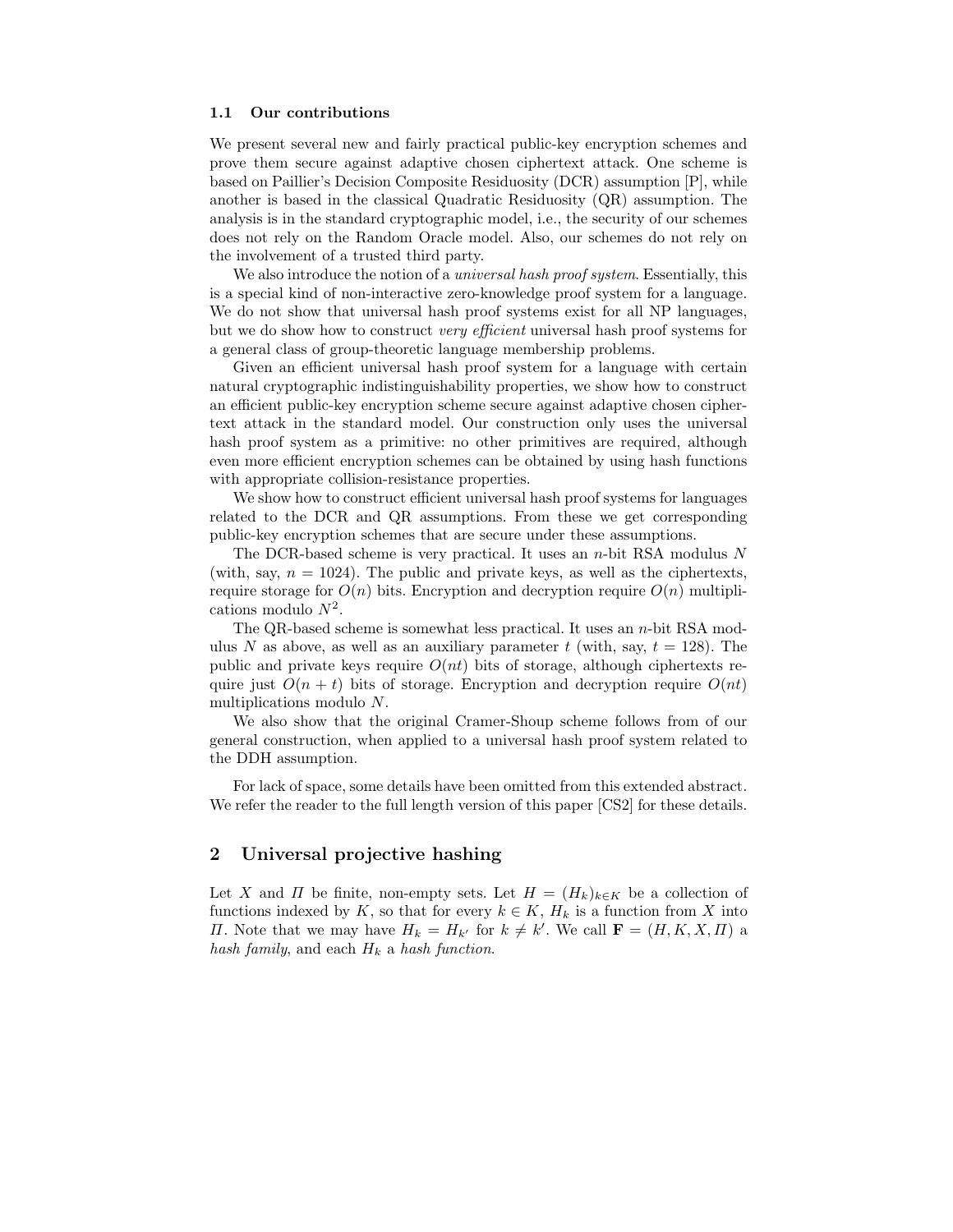We now introduce the concept of universal projective hashing. Let  $\mathbf{F} =$  $(H, K, X, \Pi)$  be a hash family. Let L be a non-empty, proper subset of X. Let S be a finite, non-empty set, and let  $\alpha : K \to S$  be a function. Set  $\mathbf{H} = (H, K, X, L, \Pi, S, \alpha).$ 

**Definition 1.** H =  $(H, K, X, L, \Pi, S, \alpha)$ , as above, is called a projective hash family (for  $(X, L)$ ) if for all  $k \in K$ , the action of  $H_k$  on L is determined by  $\alpha(k)$ .

**Definition 2.** Let  $H = (H, K, X, L, \Pi, S, \alpha)$  be a projective hash family, and let  $\epsilon > 0$  be a real number. Consider the probability space defined by choosing  $k \in K$ at random.

We say that **H** is  $\epsilon$ -universal if for all  $s \in S$ ,  $x \in X \setminus L$ , and  $\pi \in \Pi$ , it holds that

$$
\Pr[H_k(x) = \pi \land \alpha(k) = s] \le \epsilon \Pr[\alpha(k) = s].
$$

We say that H is  $\epsilon$ -universal<sub>2</sub> if for all  $s \in S$ ,  $x, x^* \in X$ , and  $\pi, \pi^* \in \Pi$  with  $x \notin L \cup \{x^*\},\$ it holds that

$$
\Pr[H_k(x) = \pi \land H_k(x^*) = \pi^* \land \alpha(k) = s] \le \epsilon \Pr[H_k(x^*) = \pi^* \land \alpha(k) = s].
$$

We will sometimes refer to the value of  $\epsilon$  in the above definition as the *error* rate of **H**.

Note that if **H** is  $\epsilon$ -universal<sub>2</sub>, then it is also  $\epsilon$ -universal (note that  $|X| \geq 2$ ).

We can reformulate the above definition as follows. Let  $H$  $(H, K, X, L, \Pi, S, \alpha)$  be a projective hash family, and consider the probability space defined by choosing  $k \in K$  at random. H is  $\epsilon$ -universal means that conditioned on a fixed value of  $\alpha(k)$ , even though the value of  $H_k$  is completely determined on L, for any  $x \in X \setminus L$ , the value of  $H_k(x)$  can be guessed with probability at most  $\epsilon$ . **H** is  $\epsilon$ -universal<sub>2</sub> means that in addition, for any  $x^* \in X \backslash L$ , conditioned on fixed values of  $\alpha(k)$  and  $H_k(x^*)$ , for any  $x \in X \setminus L$  with  $x \neq x^*$ , the value of  $H_k(x)$  can be guessed with probability at most  $\epsilon$ .

We will need a variation of universal projective hashing, which we call *smooth* projective hashing.

Let  $\mathbf{H} = (H, K, X, L, \Pi, S, \alpha)$  be a projective hash family. We define two random variables,  $U(H)$  and  $V(H)$ , as follows. Consider the probability space defined by choosing  $k \in K$  at random,  $x \in X \setminus L$  at random, and  $\pi' \in \Pi$  at random. We set  $U(\mathbf{H}) = (x, s, \pi')$  and  $V(\mathbf{H}) = (x, s, \pi)$ , where  $s = \alpha(k)$  and  $\pi = H_k(x)$ .

**Definition 3.** Let  $\epsilon \geq 0$  be a real number. A projective hash family **H** is  $\epsilon$ smooth if  $U(H)$  and  $V(H)$  are  $\epsilon$ -close (i.e., the statistical distance between them is at most  $\epsilon$ ).

Our definition of universal and universal<sub>2</sub> projective hash families are quite strong: so strong, in fact, that in many instances it is impossible to efficiently implement them. However, in all our applications, it is sufficient to efficiently implement a projective hash family that effectively approximates a universal or universal<sup>2</sup> projective hash family. To this end, we define an appropriate notion of distance between projective hash families.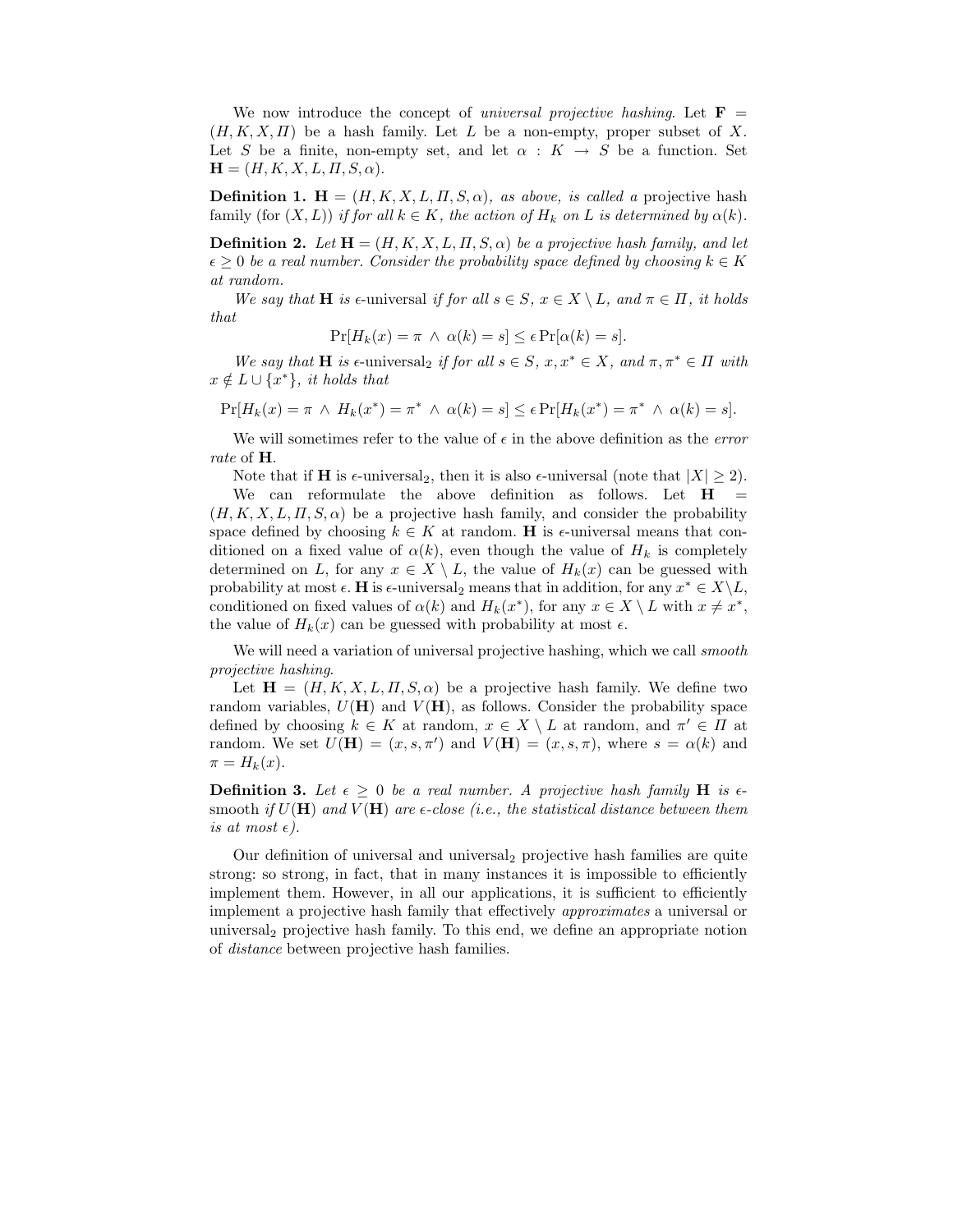**Definition 4.** Let  $\delta > 0$  be a real number. Let  $\mathbf{H} = (H, K, X, L, \Pi, S, \alpha)$  and  $\mathbf{H}^* = (H^*, K^*, X, L, \Pi, S, \alpha^*)$  be projective hash families. We say that **H** and  $\mathbf{H}^*$ are δ-close if the distributions  $(H_k, \alpha(k))$  (for random  $k \in K$ ) and  $(H_{k^*}^*, \alpha^*(k^*))$ (for random  $k^* \in K^*$ ) are  $\delta$ -close.

#### 2.1 Some elementary reductions

We mention very briefly here some reductions between the above notions. Details are presented in [CS2]. First, via a trivial "t-fold parallelization," we can reduce the error rate of a universal or universal<sub>2</sub> family of projective hash functions from  $\epsilon$  to  $\epsilon^t$ . Second, we can efficiently convert an  $\epsilon$ -universal family of projective hash functions into an  $\epsilon$ -universal<sub>2</sub> family of projective hash functions. Third, using a pair-wise independent family of hash functions, and applying the Leftover Hash Lemma (a.k.a., Entropy Smoothing Lemma; see, e.g., [L, p. 86]), we can efficiently convert an  $\epsilon$ -universal family of projective hash functions into a  $\delta$ -smooth family of projective hash functions whose outputs are *a*-bit strings, provided  $\epsilon$  and a are not too large and  $\delta$  is not too small. These last two constructions are useful from a theoretical perspective, but we will not actually need them to obtain any of our concrete encryption schemes.

## 3 Subset membership problems

In this section we define a class of languages with some natural cryptographic indistinguishability properties. The definitions below capture the natural properties of well-known cryptographic problems such as the Quadratic Residuosity and Decision Diffie-Hellman problems, as well as others.

A subset membership problem **M** specifies a collection  $(I_{\ell})_{\ell>0}$  of distributions. For every value of a security parameter  $\ell \geq 0$ ,  $I_{\ell}$  is a probability distribution of instance descriptions.

An instance description  $\Lambda$  specifies finite, non-empty sets  $X$ ,  $L$ , and  $W$ , such that L is a proper subset of X, as well as a binary relation  $R \subset X \times W$ . For all  $\ell \geq 0$ ,  $[I_{\ell}]$  denotes the instance descriptions that are assigned non-zero probability in the distribution  $I_\ell$ . We write  $\Lambda[X, L, W, R]$  to indicate that the instance  $\Lambda$  specifies  $X, L, W$  and  $R$  as above. For  $x \in X$  and  $w \in W$  with  $(x, w) \in R$ , we say that w is a witness for x. Note that it would be quite natural to require that for all  $x \in X$ , we have  $(x, w) \in R$  for some  $w \in W$  if and only if  $x \in L$ , and that the relation R is efficiently computable; however, we will not make these requirements here, as they are not necessary for our purposes. The actual role of a witness will become apparent in the next section.

A subset membership problem also provides several algorithms. For this purpose, we require that instance descriptions, as well as elements of the sets X and W, can be uniquely encoded as bit strings of length polynomially bounded in  $\ell$ . The following algorithms are provided:

– an efficient *instance sampling algorithm* that samples the distribution  $I_\ell$ . We only require that the output distribution of this algorithm is statistically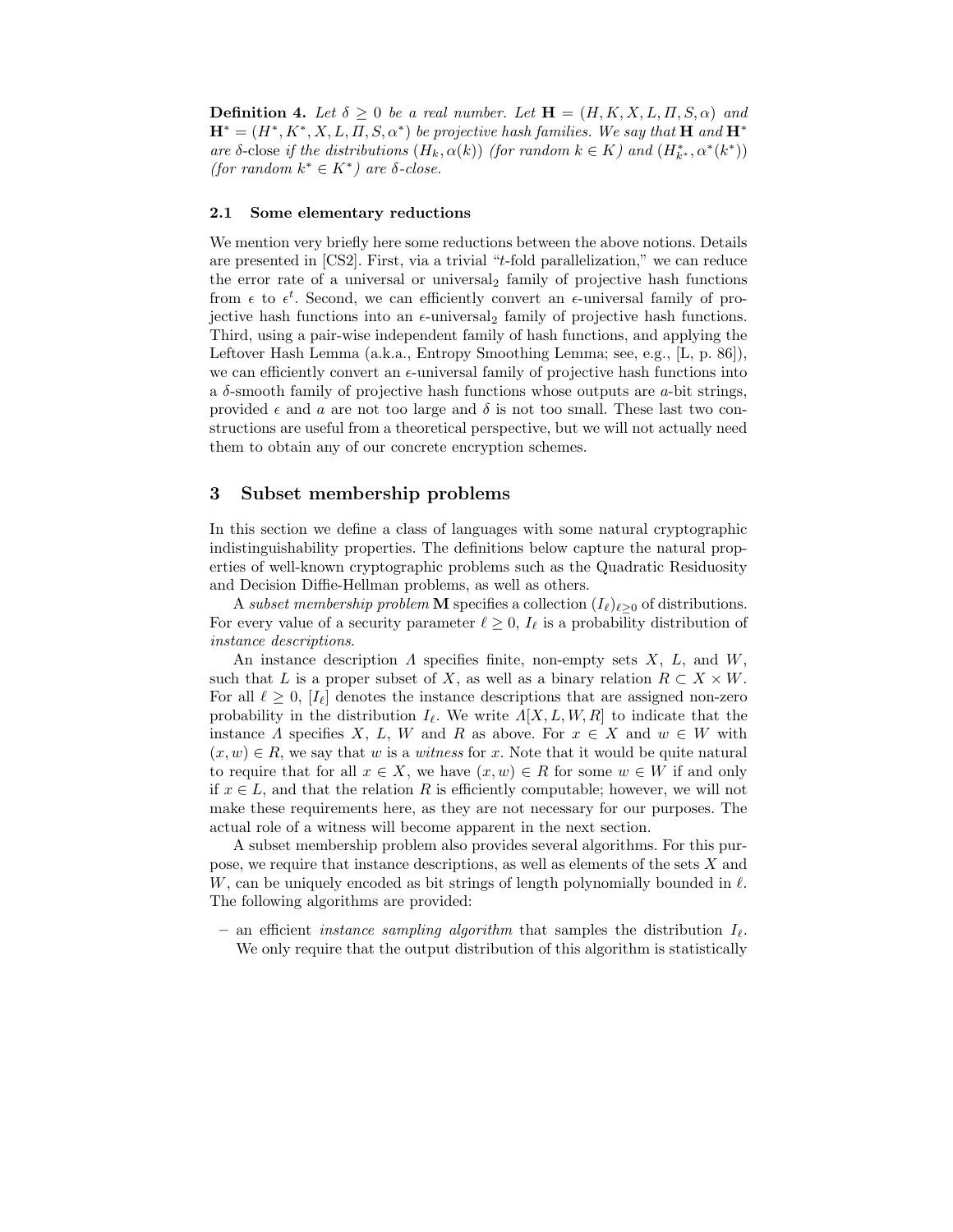close to  $I_\ell$ . In particular, with negligible probability, it may output something that is not even an element of  $[I_\ell]$ .

- an efficient *subset sampling algorithm* that given an instance  $\Lambda[X, L, W, R] \in$ [I<sub>l</sub>], outputs a random  $x \in L$ , together with a witness  $w \in W$  for x. We only require that the distribution of the output value  $x$  is statistically close to the uniform distribution on  $L$ . However, we do require that the output  $x$  is always in L.
- an efficient algorithm that given an instance  $\Lambda[X, L, W, R] \in [I_\ell]$  and a bit string  $\zeta$ , checks whether  $\zeta$  is a valid binary encoding of an element of X.

This completes the definition of a subset membership problem.

We say a subset membership problem is *hard* if it is computationally hard to distinguish  $(A, x)$  from  $(A, y)$ , where  $A[X, L, W, R]$  is randomly sampled from  $I_{\ell}$ , x is randomly sampled from L, and y is randomly sampled from  $X \setminus L$ .

## 4 Universal hash proof systems

#### 4.1 Hash proof systems

Let  $M$  be a subset membership problem, as defined in §3, specifying a sequence  $(I_{\ell})_{\ell>0}$  of instance distributions.

A hash proof system (HPS) P for M associates with each instance  $A[X, L, W, R]$  of **M** a projective hash family  $\mathbf{H} = (H, K, X, L, \Pi, S, \alpha)$  for  $(X, L)$ .

Additionally, P provides several efficient algorithms to carry out basic operations we have defined for an associated projective hash family; namely, sampling  $k \in K$  at random, computing  $\alpha(k) \in S$  given  $k \in K$ , and computing  $H_k(x) \in \Pi$ given  $k \in K$  and  $x \in X$ . We call this latter algorithm the *private evaluation* algorithm for P. Moreover, a crucial property is that the system provides an efficient algorithm to compute  $H_k(x) \in \Pi$ , given  $\alpha(k) \in S$ ,  $x \in L$ , and  $w \in W$ , where  $w$  is a witness for  $x$ . We call this algorithm the *public evaluation algorithm* for **P**. The system should also provide an algorithm that recognizes elements of Π.

## 4.2 Universal hash proof systems

**Definition 5.** Let  $\epsilon(\ell)$  be a function mapping non-negative integers to nonnegative reals. Let **M** be a subset membership problem specifying a sequence  $(I_{\ell})_{\ell>0}$  of instance distributions. Let **P** be an HPS for **M**.

We say that **P** is  $\epsilon(\ell)$ -universal (respectively, -universal<sub>2</sub>, -smooth) if there exists a negligible function  $\delta(\ell)$  such that for all  $\ell \geq 0$  and for all  $\Lambda[X, L, W, R] \in$ [I<sub>e</sub>], the projective hash family  $\mathbf{H} = (H, K, X, L, \Pi, S, \alpha)$  that P associates with  $\Lambda$  is  $\delta(\ell)$ -close to an  $\epsilon(\ell)$ -universal (respectively, -universal<sub>2</sub>, -smooth) projective hash family  $\mathbf{H}^* = (H^*, K^*, X, L, \Pi, S, \alpha^*).$ 

Moreover, if this is the case, and  $\epsilon(\ell)$  is a negligible function, then we say that **P** is strongly universal (respectively, universal<sub>2</sub>, smooth).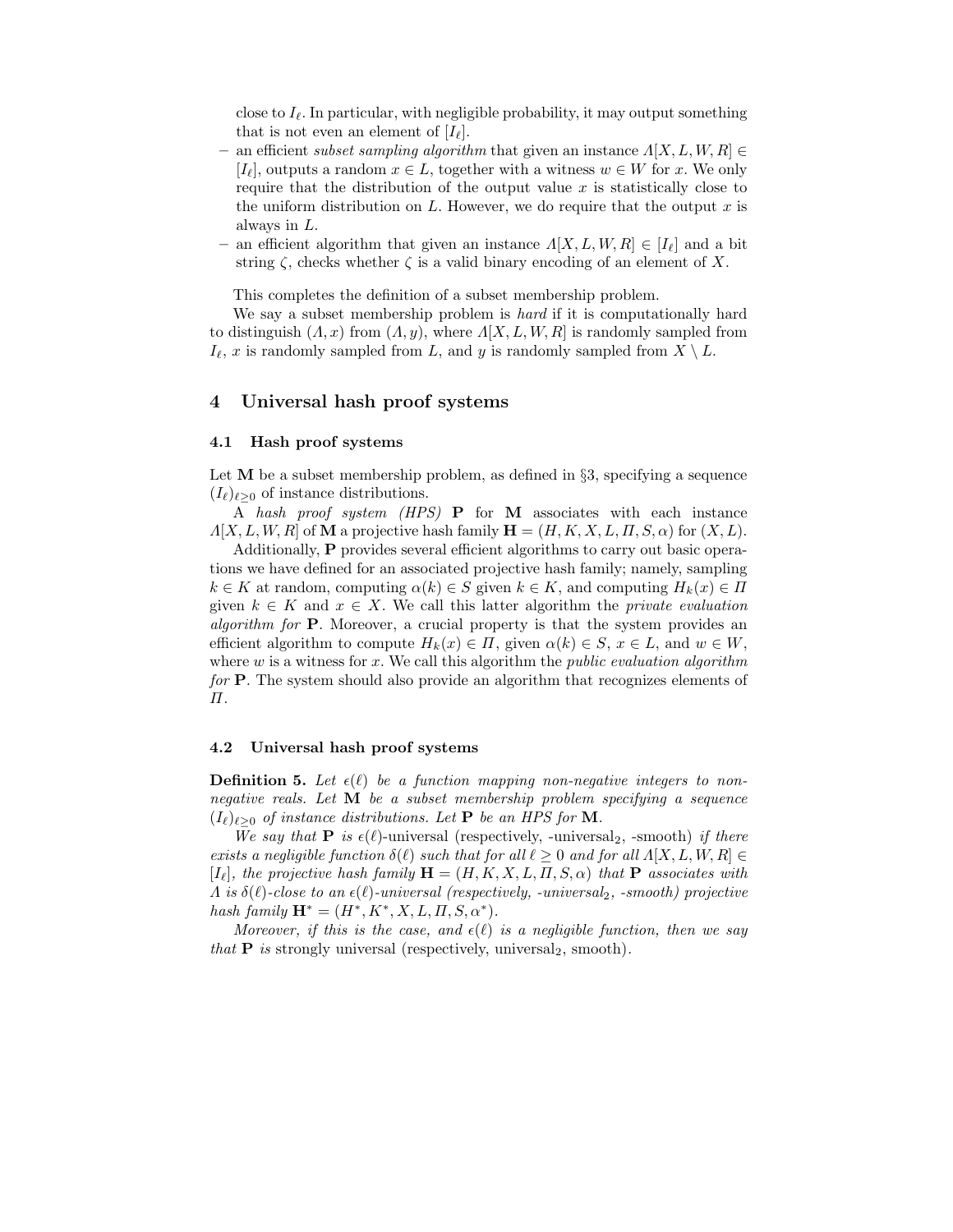It is perhaps worth remarking that if a hash proof system is strongly universal, and the underlying subset membership problem is hard, then the problem of evaluating  $H_k(x)$  for random  $k \in K$  and arbitrary  $x \in X$ , given only x and  $\alpha(k)$ , must be hard.

We also need an extension of this notion.

The definition of an *extended* HPS  $P$  for  $M$  is the same as that of ordinary HPS for **M**, except that for each  $\ell \geq 0$  and for each  $\Lambda = \Lambda[X, L, W, R] \in [I_{\ell}],$ the proof system **P** associates with  $\Lambda$  a finite set  $E$  along with a projective hash family  $\mathbf{H} = (H, K, X \times E, L \times E, \Pi, S, \alpha)$  for  $(X \times E, L \times E)$ . Note that in this setting, to compute  $H_k(x, e)$  for  $x \in L$  and  $e \in E$ , the public evaluation algorithm takes as input  $\alpha(k) \in S$ ,  $x \in L$ ,  $e \in E$ , and a witness  $w \in W$  for x, and the private evaluation algorithm takes as input  $k \in K$ ,  $x \in X$ , and  $e \in E$ . We shall also require that elements of  $E$  are uniquely encoded as bit strings of length bounded by a polynomial in  $\ell$ , and that **P** provides an algorithm that efficiently determines whether a bit string is a valid encoding of an element of E.

Definition 5 can be modified in the obvious way to define *extended*  $\epsilon(\ell)$ universal<sub>2</sub> HPS's (we do not need any of the other notions, nor are they particularly interesting).

Note that based on the constructions mentioned in  $\S 2.1$ , given an HPS that is (say) 1/2-universal, we can construct a strongly universal HPS, a (possibly extended) strongly universal<sub>2</sub> HPS, and a strongly smooth HPS. However, in most special cases of practical interest, there are much more efficient constructions.

# 5 A general framework for secure public-key encryption

In this section, we present a general technique for building secure public-key encryption schemes using appropriate hash proof systems for a hard subset membership problem.

Let **M** be a subset membership problem specifying a sequence  $(I_{\ell})_{\ell \geq 0}$  of instance distributions. We also need a strongly smooth hash proof system P for M, as well as a strongly universal<sub>2</sub> extended hash proof system  $\hat{P}$  for M. We discuss  $P$  and  $P$  below in greater detail.

To simplify the notation, we will describe the scheme with respect to a fixed value  $\ell > 0$  of the security parameter, and a fixed instance description  $\Lambda[X, L, W, R] \in [I_{\ell}].$  Thus, it is to be understood that the key generation algorithm for the scheme generates this instance description, using the instance sampling algorithm provided by  $M$ , and that this instance description is a part of the public key as well; alternatively, in an appropriately defined "multi-user setting," different users could work with the same instance description.

With  $\Lambda$  fixed as above, let  $\mathbf{H} = (H, K, X, L, \Pi, S, \alpha)$  be the projective hash family that **P** associates with A, and let  $\mathbf{\hat{H}} = (\hat{H}, \hat{K}, X \times \Pi, L \times \Pi, \hat{\Pi}, \hat{S}, \hat{\alpha})$  be the projective hash family that  $\hat{P}$  associates with  $\Lambda$ . We require that  $\Pi$  is an abelian group, for which we use additive notation, and that elements of  $\Pi$  can be efficiently added and subtracted.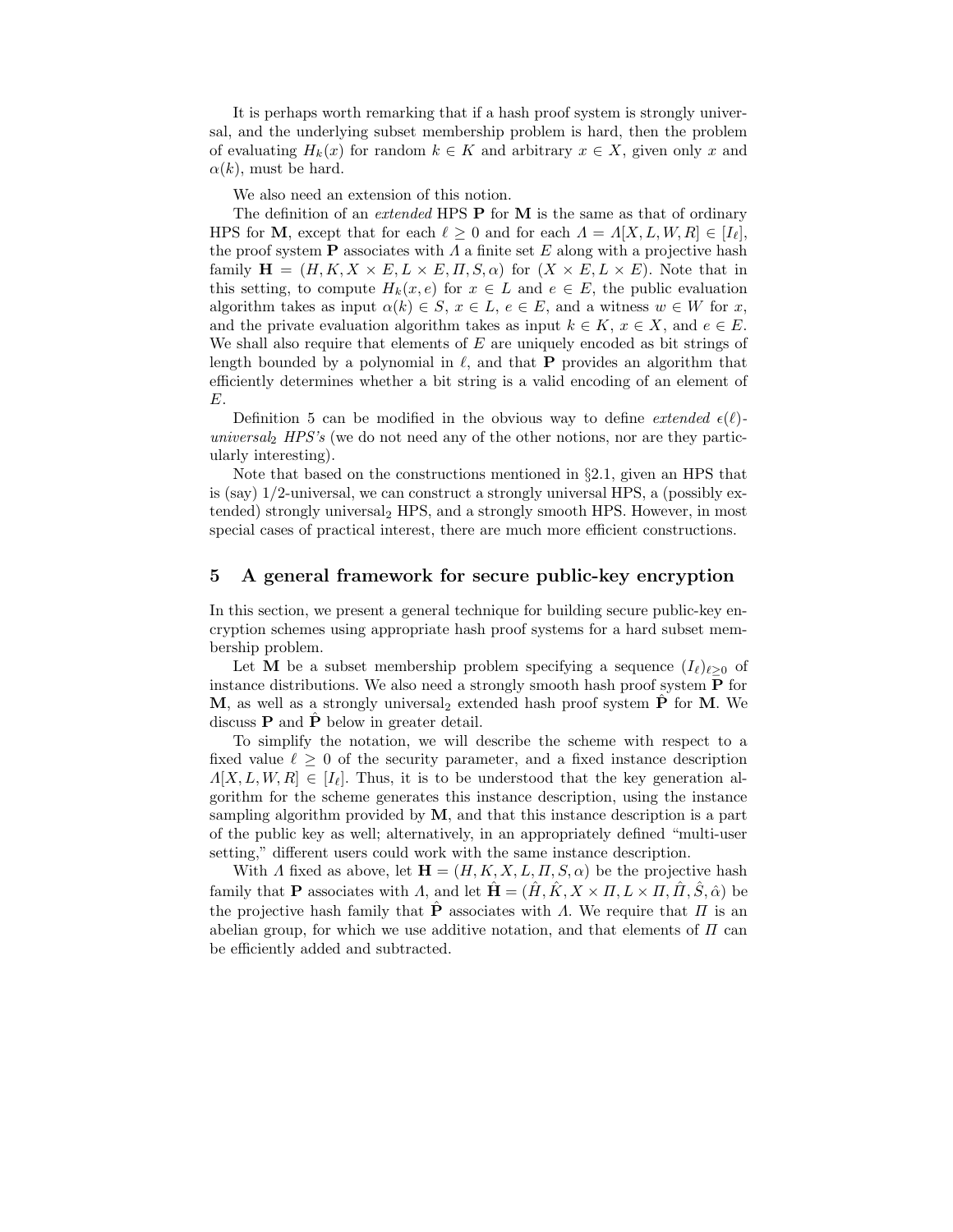We now describe the key generation, encryption, and decryption algorithms for the scheme, as they behave for a fixed instance description  $\Lambda$ , with corresponding projective hash families  $H$  and  $H$ , as above. The message space is Π.

- **Key Generation:** Choose  $k \in K$  and  $\hat{k} \in \hat{K}$  at random, and compute  $s =$  $\alpha(k) \in S$  and  $\hat{s} = \hat{\alpha}(\hat{k}) \in \hat{S}$ . Note that all of these operations can be efficiently performed using the algorithms provided by  $P$  and  $\overline{P}$ . The public key is  $(s, \hat{s})$ . The private key is  $(\tilde{k}, \hat{k})$ .
- **Encryption:** To encrypt a message  $m \in \Pi$  under a public key as above, one does the following. Generate a random  $x \in L$ , together with a corresponding witness  $w \in W$ , using the subset sampling algorithm provided by M. Compute  $\pi = H_k(x) \in \Pi$ , using the public evaluation algorithm for **P** on inputs s, x, and w. Compute  $e = m + \pi \in \Pi$ . Compute  $\hat{\pi} = \hat{H}_{\hat{k}}(x, e) \in \hat{\Pi}$ , using the public evaluation algorithm for  $\hat{\mathbf{P}}$  on inputs  $\hat{s}$ , x, e, and w. The ciphertext is  $(x, e, \hat{\pi})$ .
- **Decryption:** To decrypt a ciphertext  $(x, e, \hat{\pi}) \in X \times \Pi \times \hat{\Pi}$  under a secret key as above, one does the following. Compute  $\hat{\pi}' = \hat{H}_{\hat{k}}(x, e) \in \hat{\Pi}$ , using the private evaluation algorithm for  $\hat{\mathbf{P}}$  on inputs  $\hat{k}$ , x, and e. Check whether  $\hat{\pi} = \hat{\pi}'$ ; if not, then output reject and halt. Compute  $\pi = H_k(x) \in \Pi$ , using the private evaluation algorithm for  $P$  on inputs k and x. Compute  $m = e - \pi \in \Pi$ , and output the message m.

It is to be implicitly understood that when the decryption algorithm is presented with a ciphertext, this ciphertext is actually just a bit string, and that the decryption algorithm must parse this string to ensure that it properly encodes some  $(x, e, \hat{\pi}) \in X \times \Pi \times \Pi$ ; if not, the decryption algorithm outputs reject and halts.

We remark that to implement this scheme, all we really need is a  $1/2$ -universal HPS, since we can convert this into appropriate strongly smooth and strongly universal<sub>2</sub> HPS's using the general constructions discussed in  $\S$ 2.1. Indeed, the Leftover Hash construction mentioned in §2.1 gives us a strongly smooth HPS whose hash outputs are bit strings of a given length  $a$ , and so we can take the group  $\Pi$  in the above construction to be the group of a-bit strings with "exclusive or" as the group operation.

Theorem 1. The above scheme is secure against adaptive chosen ciphertext attack, assuming M is a hard subset membership problem.

We very briefly sketch here the main ideas of the proof. Complete details may be found in [CS2].

First, we recall the definition of security. We consider an adversary A that sees the public key and also has access to a *decryption oracle*. A may also query (only once) an *encryption oracle*: A submits two messages  $m_0, m_1$  to the oracle, which chooses  $\beta \in \{0,1\}$  at random, and returns an encryption  $\sigma^*$  of  $m_\beta$  to A. The only restriction on A is that subsequent to the invocation of the encryption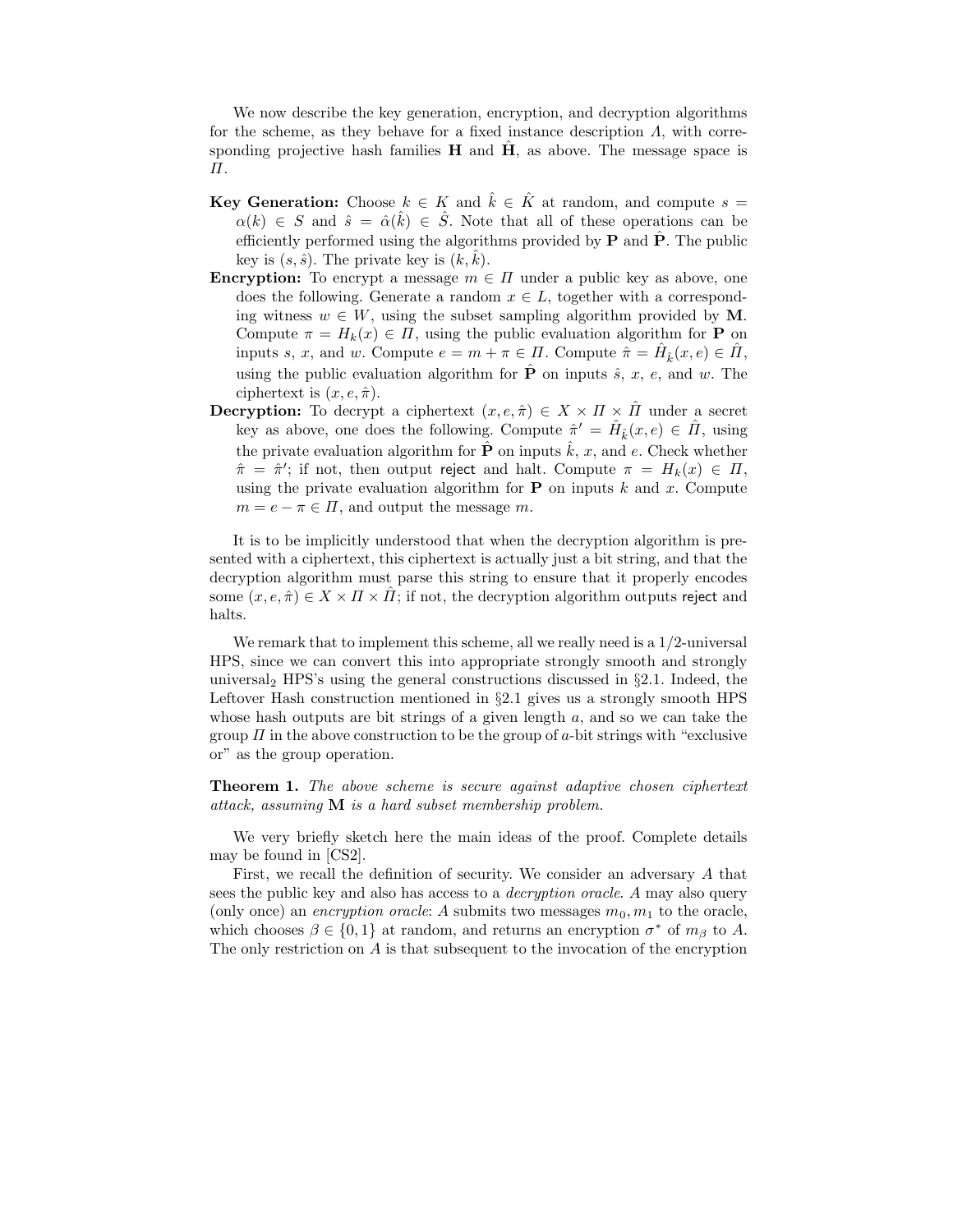oracle, he may not submit  $\sigma^*$  to the decryption oracle. At the end of the game, A outputs a bit  $\hat{\beta}$ . Security means that the probability that  $\beta = \hat{\beta}$  is negligibly close to 1/2, for any polynomially bounded A.

To prove the security of the above scheme, suppose that an adversary A can guess the bit  $\beta$  with probability that is bounded away from 1/2 by a nonnegligible amount. We show how to use this adversary to distinguish  $x^*$  randomly chosen from  $X \setminus L$  from  $x^*$  randomly chosen from L. On input  $x^*$ , the distinguishing algorithm  $D$  interacts with  $A$  as in the above attack game, using the key generation and decryption algorithms of the above scheme; however, to implement the encryption oracle, it uses the given value of  $x^*$ , along with the *private* evaluation algorithms for **P** and  $\hat{\mathbf{P}}$ , to construct a ciphertext  $\sigma^* = (x^*, e^*, \hat{\pi}^*)$ . At the end of A's attack, D outputs 1 if  $\beta = \hat{\beta}$ , and 0 otherwise.

If  $x^*$  is randomly chosen from  $L$ , the interaction between  $A$  and  $D$  is essentially equivalent to the behavior of  $A$  in the above attack game, and so  $D$ outputs 1 with probability bounded away from 1/2 by a non-negligible amount.

However, if  $x^*$  is randomly chosen from  $X \setminus L$ , then it is easy to see that the strongly universal<sub>2</sub> property for  $\tilde{P}$  implies that with overwhelming probability, D rejects all ciphertexts  $(x, e, \hat{\pi})$  with  $x \in X \setminus L$  submitted to the decryption oracle, and if this is the case, the strongly smooth property for  $P$  implies that the target ciphertext  $\sigma^*$  hides almost all information about  $m_\beta$ . From this it follows that D outputs 1 with probability negligibly close to  $1/2$ .

## 6 Universal projective hash families: constructions

We now present group-theoretic constructions of universal projective hash families.

#### 6.1 Diverse group systems and derived projective hash families

Let X, L and  $\Pi$  be finite abelian groups, where L is a proper subgroup of X. We will use additive notation for these groups.

Let Hom $(X, \Pi)$  denote the group of all homomorphisms  $\phi: X \to \Pi$ . This is also a finite abelian group for which we use additive notation as well. For  $\phi, \phi' \in \text{Hom}(X, \Pi), x \in X$ , and  $a \in \mathbb{Z}$ , we have  $(\phi + \phi')(x) = \phi(x) + \phi'(x)$ ,  $(\phi - \phi')(x) = \phi(x) - \phi'(x)$ , and  $(a\phi)(x) = a\phi(x) = \phi(ax)$ . The zero element of  $Hom(X, \Pi)$  sends all elements of X to  $0 \in \Pi$ .

**Definition 6.** Let  $X, L, \Pi$  be as above. Let  $H$  be a subgroup of  $Hom(X, \Pi)$ . We call  $\mathbf{G} = (\mathcal{H}, X, L, \Pi)$  a group system.

Let  $\mathbf{G} = (\mathcal{H}, X, L, \Pi)$  be a group system, and let  $g_1, \ldots, g_d \in L$  be a set of generators for L. Let  $\mathbf{H} = (H, K, X, L, \Pi, S, \alpha)$ , where (1) for randomly chosen  $k \in K$ ,  $H_k$  is uniformly distributed over  $H$ , (2)  $S = \Pi^d$ , and (3) the map  $\alpha: K \to S$  sends  $k \in K$  to  $(\phi(g_1), \ldots, \phi(g_d)) \in S$ , where  $\phi = H_k$ .

It is easily seen that H is a projective hash family. To see this, note that if  $x \in L$ , then there exist  $w_1, \ldots, w_d \in \mathbb{Z}$  such that  $x = \sum_{i=1}^d w_i g_i$ ; now, for  $k \in K$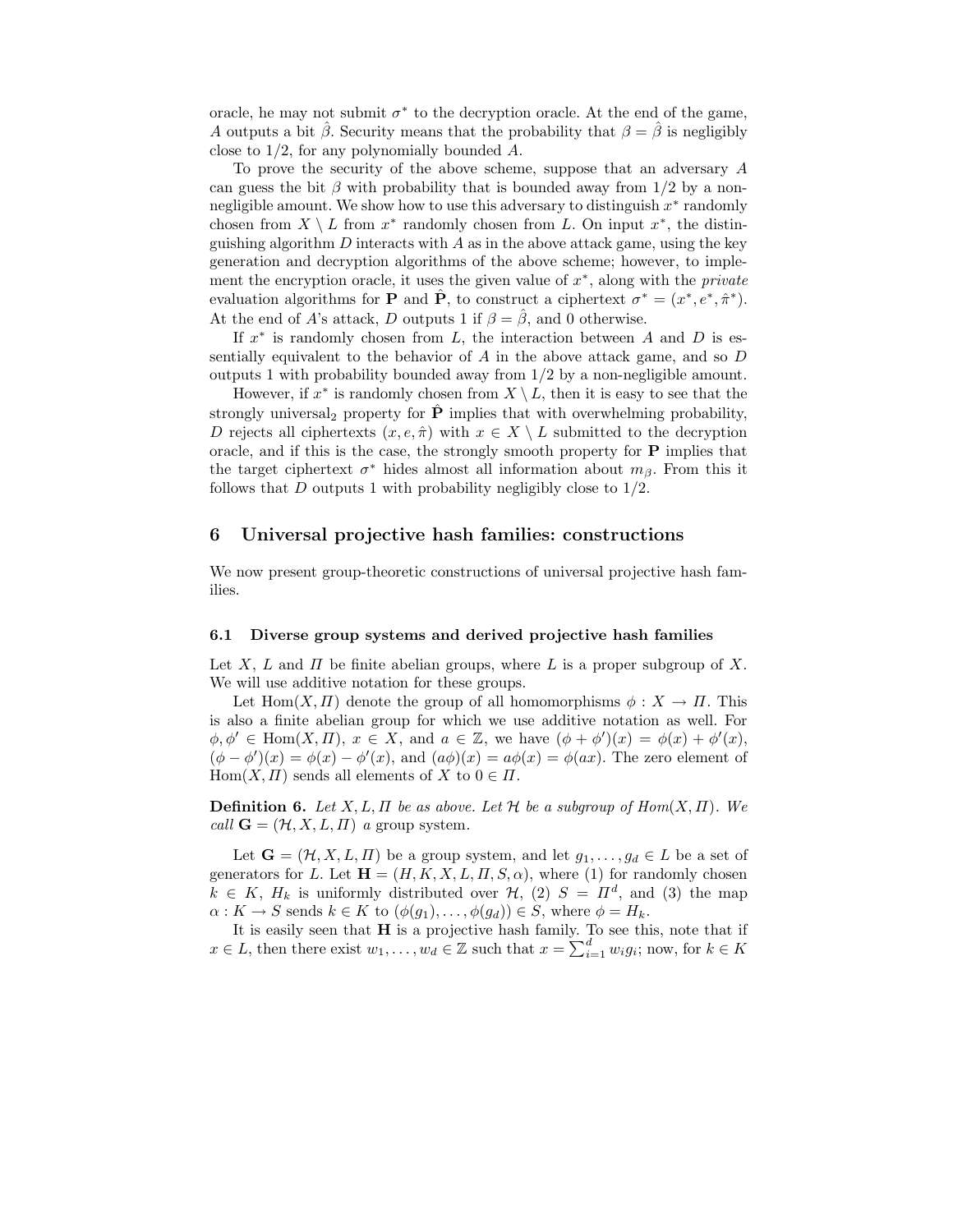with  $H_k = \phi$  and  $\alpha(k) = (\mu_1, \dots, \mu_d)$ , we have  $H_k(x) = \sum_{i=1}^d w_i \mu_i$ . Thus, the action of  $H_k$  on L is determined by  $\alpha(k)$ , as required.

**Definition 7.** Let  $G$  be a group system as above and let  $H$  be a projective hash family as above. Then we say that  $H$  is a projective hash family derived from  $G$ .

Looking ahead, we remark that the reason for defining  $\alpha$  in this way is to facilitate efficient implementation of the public evaluation algorithm for a hash proof system with which H may be associated. In this context, if a "witness" for x is  $(w_1, \ldots, w_d)$  as above, then  $H_k(x)$  can be efficiently computed from  $\alpha(k)$ and  $(w_1, \ldots, w_d)$ , assuming arithmetic in  $\Pi$  is efficiently implemented.

Our first goal is to investigate the conditions under which a projective hash family derived from a group system is  $\epsilon$ -universal for some  $\epsilon < 1$ . Some notation: for an element g of a group  $G$ ,  $\langle q \rangle$  denotes the subgroup of G generated by q; likewise, for a subset U of G,  $\langle U \rangle$  denotes the subgroup of G generated by U.

**Definition 8.** Let  $G = (\mathcal{H}, X, L, \Pi)$  be a group system. We say that G is diverse if for all  $x \in X \setminus L$ , there exists  $\phi \in \mathcal{H}$  such that  $\phi(L) = \langle 0 \rangle$ , but  $\phi(x) \neq 0$ .

It is not difficult to see that diversity is a necessary condition for a group system if any derived projective hash family is to be  $\epsilon$ -universal for some  $\epsilon < 1$ . We will show in Theorem 2 below that any projective hash family derived from a diverse group system is  $\epsilon$ -universal, where  $\epsilon = 1/\tilde{p}$ , and  $\tilde{p}$  is the smallest prime dividing  $|X/L|$ .

## 6.2 A universal projective hash family

Throughout this section,  $G = (\mathcal{H}, X, L, \Pi)$  denotes a group system,  $H =$  $(H, K, X, L, \Pi, S, \alpha)$  denotes a projective hash family derived from **G**, and  $\tilde{p}$ denotes the smallest prime dividing  $|X/L|$ .

**Definition 9.** For a set  $Y \subset X$ , let us define  $\mathcal{A}(Y)$  to be the set of  $\phi \in \mathcal{H}$  such that  $\phi(x) = 0$  for all  $x \in Y$ ; that is,  $\mathcal{A}(Y)$  is the collection of homomorphisms in  $H$  that annihilate  $Y$ .

It is clear that  $\mathcal{A}(Y)$  is a subgroup of  $\mathcal{H}$ , and that  $\mathcal{A}(Y) = \mathcal{A}(\langle Y \rangle)$ .

**Definition 10.** For  $x \in X$ , let  $\mathcal{E}_x : \mathcal{H} \to \Pi$  be the map that sends  $\phi \in \mathcal{H}$  to  $\phi(x) \in \Pi$ . Let us also define  $\mathcal{I}(x) = \mathcal{E}_x(\mathcal{A}(L)).$ 

Clearly,  $\mathcal{E}_x$  is a group homomorphism, and  $\mathcal{I}(x)$  is a subgroup of  $\Pi$ .

Lemma 1 below is a straightforward re-statement of Definition 8. The proofs of Lemmas 2, 3, and 4 below may be found in [CS2].

**Lemma 1. G** is diverse if and only if for all  $x \in X \setminus L$ ,  $\mathcal{A}(L \cup \{x\})$  is a proper subgroup of  $A(L)$ .

**Lemma 2.** If p is a prime dividing  $|A(L)|$ , then p divides  $|X/L|$ .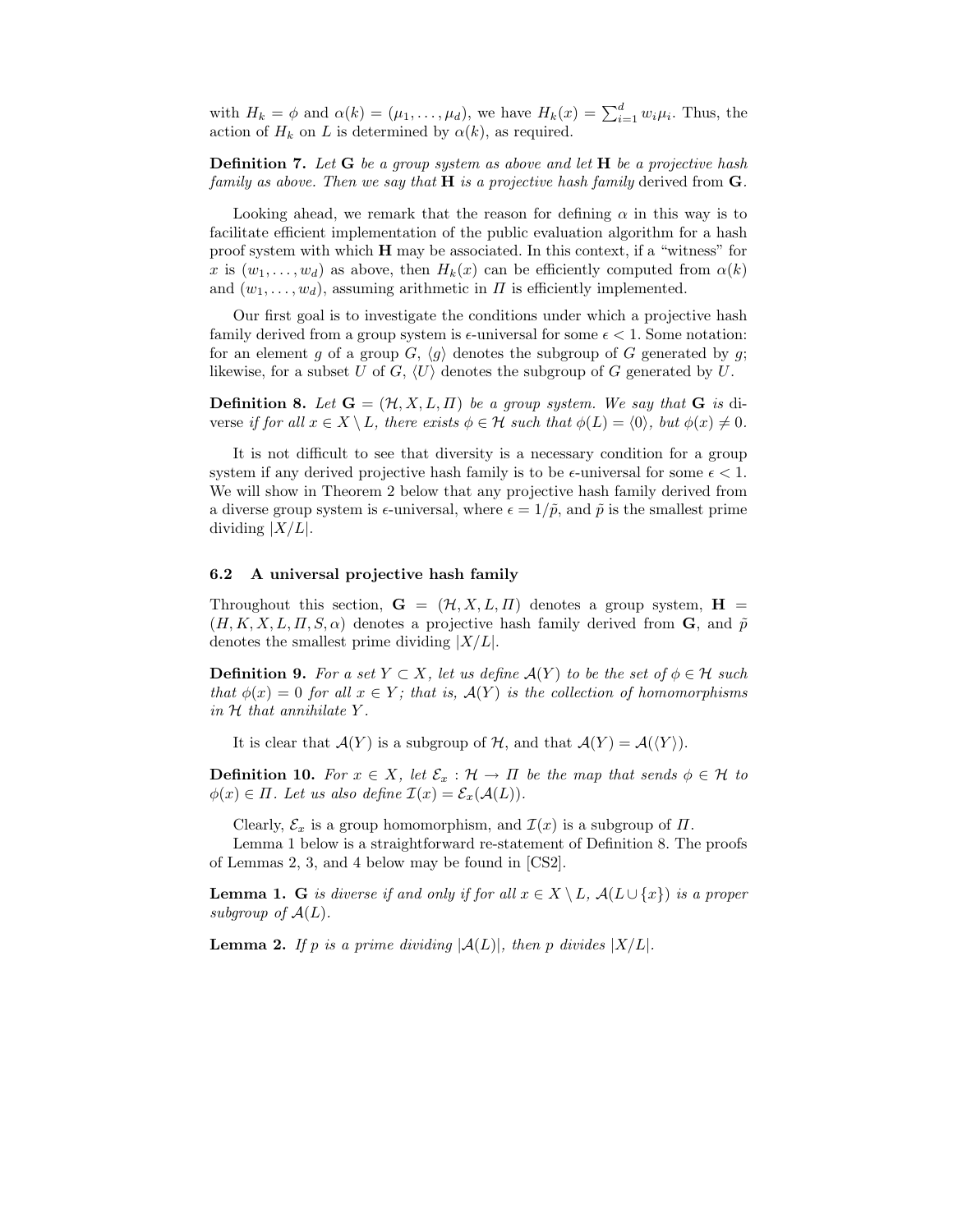## **Lemma 3.** If G is diverse, then for all  $x \in X \setminus L$ ,  $|\mathcal{I}(x)|$  is at least  $\tilde{p}$ .

**Lemma 4.** Let  $s \in \alpha(K)$  be fixed. Consider the probability space defined by choosing  $k \in \alpha^{-1}(s)$  at random, and let  $\rho = H_k$ . Then  $\rho$  is uniformly distributed over a coset  $\psi_s + A(L)$  of  $A(L)$  in H, the precise coset depending on s.

In Lemma 4, there are many choices for the "coset leader"  $\psi_s \in \mathcal{H}$ ; however, let us fix one such choice arbitrarily, so that for the for the rest of this section  $\psi_s$  denotes this coset leader.

**Theorem 2.** Let  $s \in \alpha(K)$  and  $x \in X$  be fixed. Consider the probability space defined by choosing  $k \in \alpha^{-1}(s)$  at random, and let  $\pi = H_k(x)$ . Then  $\pi$  is uniformly distributed over a coset of  $\mathcal{I}(x)$  in  $\Pi$  (the precise coset depending on s and x). In particular, if **G** is diverse, then **H** is  $1/\tilde{p}$ -universal.

*Proof.* Let  $\rho = H_k$ . By Lemma 4,  $\rho$  is uniformly distributed over  $\psi_s + \mathcal{A}(L)$ . Since  $\pi = \rho(x)$ , it follows that  $\pi$  is uniformly distributed over  $\mathcal{E}_x(\psi_s + \mathcal{A}(L)) = \psi_s(x) + \mathcal{E}(L)$  $\mathcal{I}(x)$ . That proves the first statement of the theorem. The second statement follows immediately from Lemma 3, and the fact that  $|\psi_s(x) + \mathcal{I}(x)| = |\mathcal{I}(x)|$ .

 $\Box$ 

#### 6.3 A universal<sub>2</sub> projective hash family

We continue with the notation established in  $\S6.2$ ; in particular,  $G =$  $(\mathcal{H}, X, L, \Pi)$  denotes a group system,  $\mathbf{H} = (H, K, X, L, \Pi, S, \alpha)$  denotes a projective hash family derived from  $\bf{G}$ , and  $\tilde{p}$  denotes the smallest prime dividing  $|X/L|$ .

Starting with  $H$ , and applying the constructions mentioned in §2.1, we can  $obtain a universal<sub>2</sub> projective hash family. However, by exploiting the group$ structure underlying  $H$ , we can construct a more efficient universal projective hash family  $H$ .

Let E be an arbitrary finite set.  $\hat{H}$  is to be a projective hash family for  $(X \times E, L \times E)$ . Fix an injective encoding function  $\Gamma : X \times E \to \{0, \ldots, \tilde{p}-1\}^n$ , where  $n$  is sufficiently large.

Let  $\hat{\mathbf{H}} = (\hat{H}, K^{n+1}, X \times E, L \times E, \Pi, S^{n+1}, \hat{\alpha})$ , where  $\hat{H}$  and  $\hat{\alpha}$  are defined as follows. For  $\mathbf{k} = (k', k_1, \ldots, k_n) \in K^{n+1}, x \in X$ , and  $e \in E$ , we define  $\hat{H}_{\boldsymbol{k}}(x,e) = H_{k'}(x) + \sum_{i=1}^n \gamma_i H_{k_i}(x)$ , where  $(\gamma_1, \ldots, \gamma_n) = \Gamma(x,e)$ , and we define  $\hat{\alpha}(\mathbf{k}) = (\alpha(k'), \alpha(k_1), \dots, \alpha(k_n)).$  It is clear that  $\hat{\mathbf{H}}$  is a projective hash family. We shall prove:

**Theorem 3.** Let  $\hat{H}$  be as above. Let  $s \in \alpha(K)^{n+1}$ ,  $x, x^* \in X$ , and  $e, e^* \in E$  be fixed, where  $(x, e) \neq (x^*, e^*)$ . Consider the probability space defined by choosing  $\mathbf{k} \in \hat{\alpha}^{-1}(\mathbf{s})$  at random, and let  $\pi = \hat{H}_{\mathbf{k}}(x,e)$  and  $\pi^* = \hat{H}_{\mathbf{k}}(x^*,e^*)$ . Then  $\pi$  is uniformly distributed over a coset of  $\mathcal{I}(x)$  in  $\Pi$  (the precise coset depending on s, x, and e), and  $\pi^*$  is uniformly and independently distributed over a coset of  $\mathcal{I}(x^*)$  in  $\Pi$  (the precise coset depending on s,  $x^*$ , and  $e^*$ ). In particular, if the underlying group system **G** is diverse, then  $\hat{H}$  is  $1/\tilde{p}$ -universal.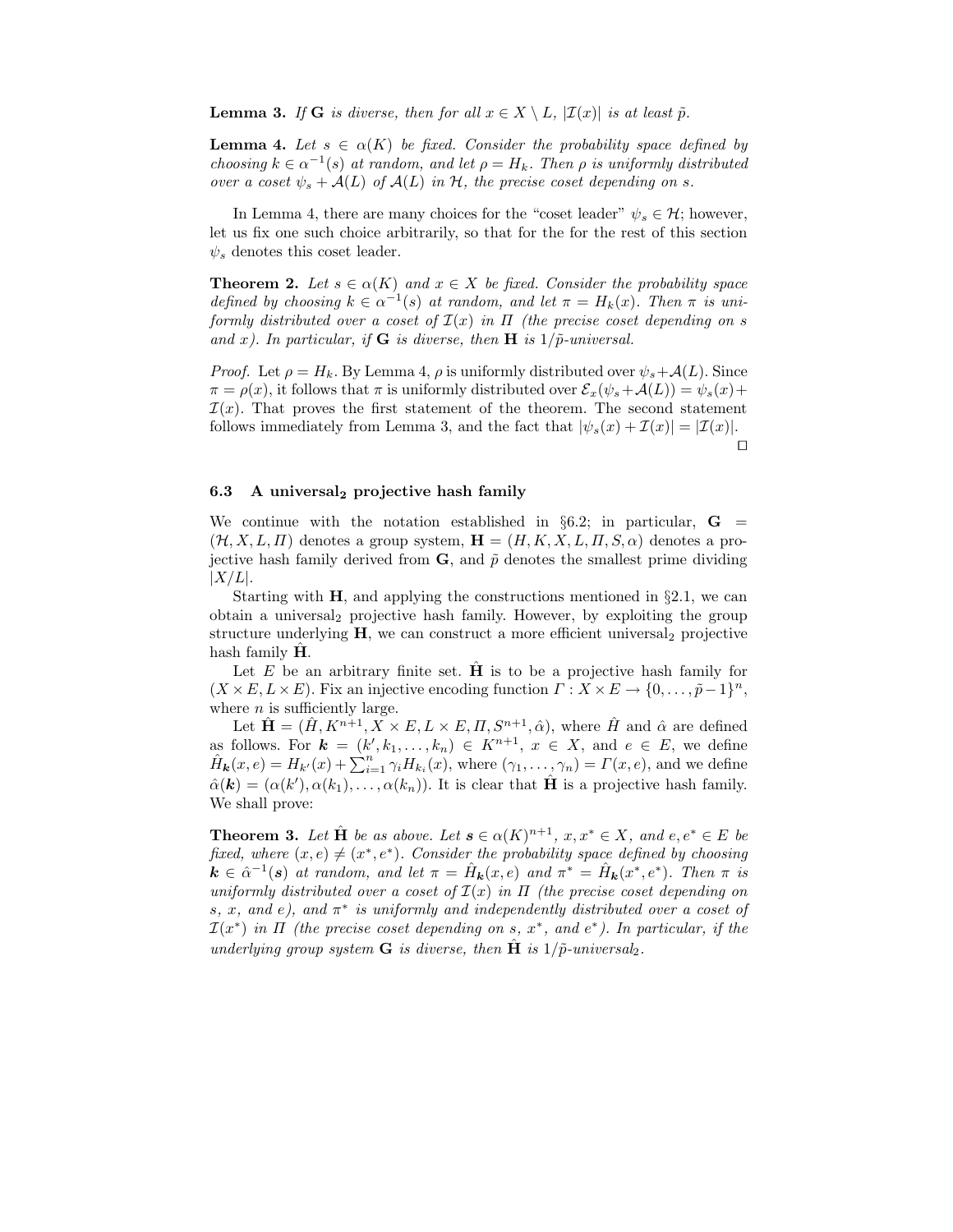Before proving this theorem, we state another elementary lemma. Let  $M \in$  $\mathbb{Z}^{a \times b}$  be an integer matrix with a rows and b columns. Let G be a finite abelian group. Let  $\mathbf{T}(M, \mathcal{G}): \mathcal{G}^b \to \mathcal{G}^a$  be the map that sends  $\mathbf{u} \in \mathcal{G}^b$  to  $\mathbf{v} \in \mathcal{G}^a$ , where  $v^{\top} = M u^{\top}$ ; here,  $(\cdots)^{\top}$  denotes transposition. Clearly,  $\mathbf{T}(M, \mathcal{G})$  is a group homomorphism.

**Lemma 5.** Let M and G be as above. If for all primes p dividing  $|\mathcal{G}|$ , the rows of M are linearly independent modulo p, then  $\mathbf{T}(M, \mathcal{G})$  is surjective.

See [CS2] for a proof of this lemma.

**Proof of Theorem 3.** Let  $\mathbf{s} = (s', s_1, \ldots, s_n), (\gamma_1, \ldots, \gamma_n) = \Gamma(x, e)$ , and  $(\gamma_1^*, \ldots, \gamma_n^*) = \Gamma(x^*, e^*).$  Let  $(\rho', \rho_1, \ldots, \rho_n) = (H_{k'}, H_{k_1}, \ldots, H_{k_n}).$ 

Now define the matrix  $M \in \mathbb{Z}^{2 \times (n+1)}$  as

$$
M = \begin{pmatrix} 1 & \gamma_1 & \gamma_2 & \cdots & \gamma_n \\ 1 & \gamma_1^* & \gamma_2^* & \cdots & \gamma_n^* \end{pmatrix},
$$

so that if  $(\tilde{\rho}, \tilde{\rho}^*)^{\top} = M(\rho', \rho_1, \ldots, \rho_n)^{\top}$ , then we have  $(\pi, \pi^*) = (\rho(x), \rho^*(x^*))$ .

By the definition of  $\Gamma$ , and by Lemma 2, we see that  $(\gamma_1, \ldots, \gamma_n)$  and  $(\gamma_1^*, \ldots, \gamma_n^*)$  are distinct modulo any prime p that divides  $\mathcal{A}(L)$ . Therefore, Lemma 5 implies that the map  $\mathbf{T}(M, \mathcal{A}(L))$  is surjective. By Lemma 4,  $(\rho', \rho_1, \ldots, \rho_n)$  is uniformly distributed over  $(\psi_{s'} + \mathcal{A}(L), \psi_{s_1} + \mathcal{A}(L), \ldots, \psi_{s_n} +$  $\mathcal{A}(L)$ ). Thus,  $(\tilde{\rho}, \tilde{\rho}^*)$  is uniformly distributed over  $(\tilde{\psi} + \mathcal{A}(I), \tilde{\psi}^* + \mathcal{A}(I))$ , where  $(\tilde{\psi}, \tilde{\psi}^*)^{\top} = M(\psi_{s'}, \psi_{s_1}, \dots, \psi_{s_n})^{\top}$ . It follows that  $(\pi, \pi^*)$  is uniformly distributed over  $(\tilde{\psi}(x) + \mathcal{I}(x), \tilde{\psi}^*(x^*) + \mathcal{I}(x^*))$ .

That proves the first statement of the theorem. The second statement now follows from Lemma 3.  $\Box$ 

If  $\tilde{p}$  is small, then the t-fold parallelization mentioned in §2.1 can be used to reduce the error to at most  $1/\tilde{p}^t$  for a suitable value of t. However, this comes at the cost of a multiplicative factor  $t$  in efficiency. We now describe another construction that achieves an error rate of  $1/\tilde{p}^t$  that comes at the cost of just an additive factor of  $O(t)$  in efficiency.

Let  $t \geq 1$  be fixed, and let E be an arbitrary finite set. Our construction yields a projective hash family **H** for  $(X \times E, L \times E)$ . We use the same name **H** for this projective hash family as in the construction of Theorem 3, because when  $t = 1$ , the constructions are identical. Fix an injective encoding function  $\Gamma: X \times E \to \{0, \ldots, \tilde{p}-1\}^n$ , where *n* is sufficiently large.

Let  $\hat{\mathbf{H}} = (\hat{H}, K^{n+2t-1}, X \times E, L \times E, \Pi, S^{n+2t-1}, \hat{\alpha})$ , where  $\hat{H}$  and  $\hat{\alpha}$  are defined as follows. For  $k = (k'_1, \ldots, k'_t, k_1, \ldots, k_{n+t-1}) \in K^{n+2t-1}, x \in$ X, and  $e \in E$ , we define  $\hat{H}_k(x,e) = (\pi_1,\ldots,\pi_t)$ , where  $\pi_j = H_{k'_j}(x) +$  $\sum_{i=1}^{n} \gamma_i H_{k_{i+j-1}}(x)$  for  $j = 1, \ldots, t$ , and  $(\gamma_1, \ldots, \gamma_n) = \Gamma(x, e)$ . We also define  $\hat{\alpha}(\mathbf{k}) = (\alpha(k'_1), \dots, \alpha(k'_t), \alpha(k_1), \dots, \alpha(k_{n+t-1}))$ . Again, it is clear that  $\hat{\mathbf{H}}$  is a projective hash family.

**Theorem 4.** Let  $\hat{H}$  be as above. Let  $s \in \alpha(K)^{n+2t-1}$ ,  $x, x^* \in X$ , and  $e, e^* \in$ E be fixed, where  $(x, e) \neq (x^*, e^*)$ . Consider the probability space defined by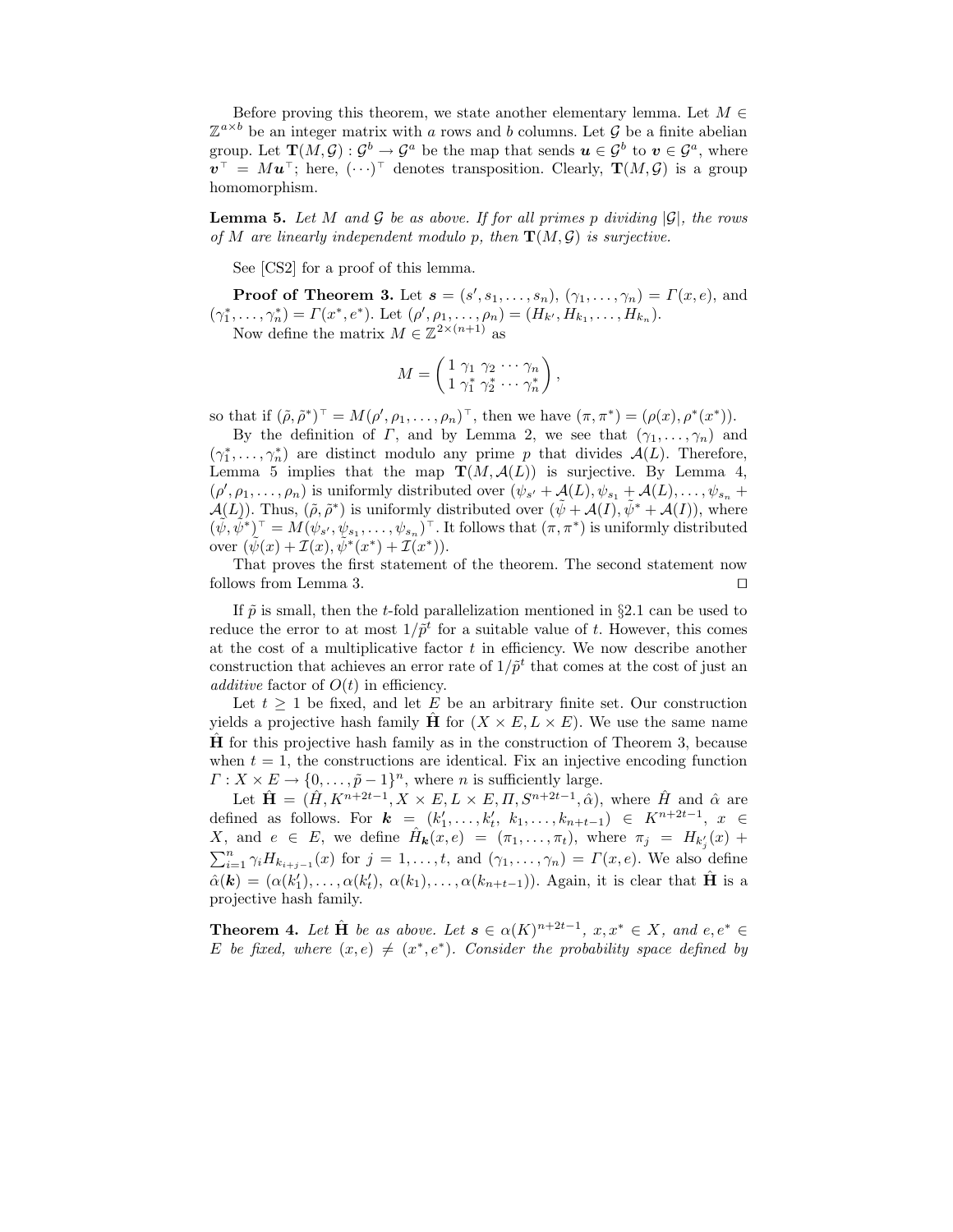choosing  $\mathbf{k} \in \hat{\alpha}^{-1}(\mathbf{s})$  at random, and let  $\pi = \hat{H}_{\mathbf{k}}(x, e)$  and  $\pi^* = \hat{H}_{\mathbf{k}}(x^*, e^*).$ Then  $\pi$  is uniformly distributed over a coset of  $\mathcal{I}(x)^t$  in  $\Pi^t$  (the precise coset depending on s, x, and e), and  $\pi^*$  is uniformly and independently distributed over a coset of  $\mathcal{I}(x^*)^t$  in  $\Pi^t$  (the precise coset depending on s,  $x^*$ , and  $e^*$ ). In particular, if the underlying group system  ${\bf G}$  is diverse, then  $\hat{{\bf H}}$  is  $1/\tilde{p}^t$ -universal $_2.$ 

*Proof.* Let  $(\gamma_1, \ldots, \gamma_n) = \Gamma(x, e)$ , and  $(\gamma_1^*, \ldots, \gamma_n^*) = \Gamma(x^*, e^*)$ . Let  $\rho =$  $(H_{k'_1},\ldots,H_{k'_t}, H_{k_1},\ldots,H_{k_{n+t-1}}) \in \mathcal{H}^{n+2t-1}$ . Now define the matrix  $M \in$  $\mathbb{Z}^{2t \times (n+2t-1)}$  as



so that if  $(\tilde{\rho}_1, \ldots, \tilde{\rho}_t, \tilde{\rho}_1^*, \ldots, \tilde{\rho}_t^*)^\top = M \rho^\top$ , then  $\pi = (\tilde{\rho}_1(x), \ldots, \tilde{\rho}_t(x))$  and  $\pi^* =$  $(\tilde{\rho}_{1}^{*}(x), \ldots, \tilde{\rho}_{t}^{*}(x)).$ 

*Claim.* The rows of M are linearly independent modulo p for any prime p dividing  $|\mathcal{A}(L)|$ .

The theorem is implied by the claim, as we now argue. By Lemma 5, the map  $\mathbf{T}(M, \mathcal{A}(L))$  is surjective. By Lemma 4,  $\rho$  is uniformly distributed over a coset of  $\mathcal{A}(L)^{n+2t-1}$  in  $\mathcal{H}^{n+2t-1}$ . It follows that  $(\tilde{\rho}_1,\ldots,\tilde{\rho}_t,\tilde{\rho}_1^*,\ldots,\tilde{\rho}_t^*)$  is uniformly distributed over a coset of  $\mathcal{A}(L)^{2t}$  in  $\mathcal{H}^{2t}$ , and therefore,  $\pi$  and  $\pi^*$  are uniformly and independently distributed over cosets of  $\mathcal{I}(x)^t$  and  $\mathcal{I}(x^*)^t$ , respectively, in  $\Pi^t.$ 

That proves the first statement of the theorem. The second statement of the theorem now follows from Lemma 3.

The proof of the claim is omitted for lack of space. See [CS2] for details.  $\Box$ 

## 6.4 Examples of diverse group systems

In this section, we discuss two examples of diverse group systems that have cryptographic importance.

#### Example 1

Let G be a group of prime of prime order q, and let  $X = G<sup>r</sup>$ , i.e., X is the direct product of r copies of G. Let L be any proper subgroup of  $X$ , and let  $\mathcal{H} = \text{Hom}(X, G)$ . Consider the group system  $\mathbf{G} = (\mathcal{H}, X, L, G)$ .

It is easy to show that G is diverse, and that in fact, a projective hash family derived from **G** is  $1/q$ -universal, or equivalently, 0-smooth. See [CS2] for details.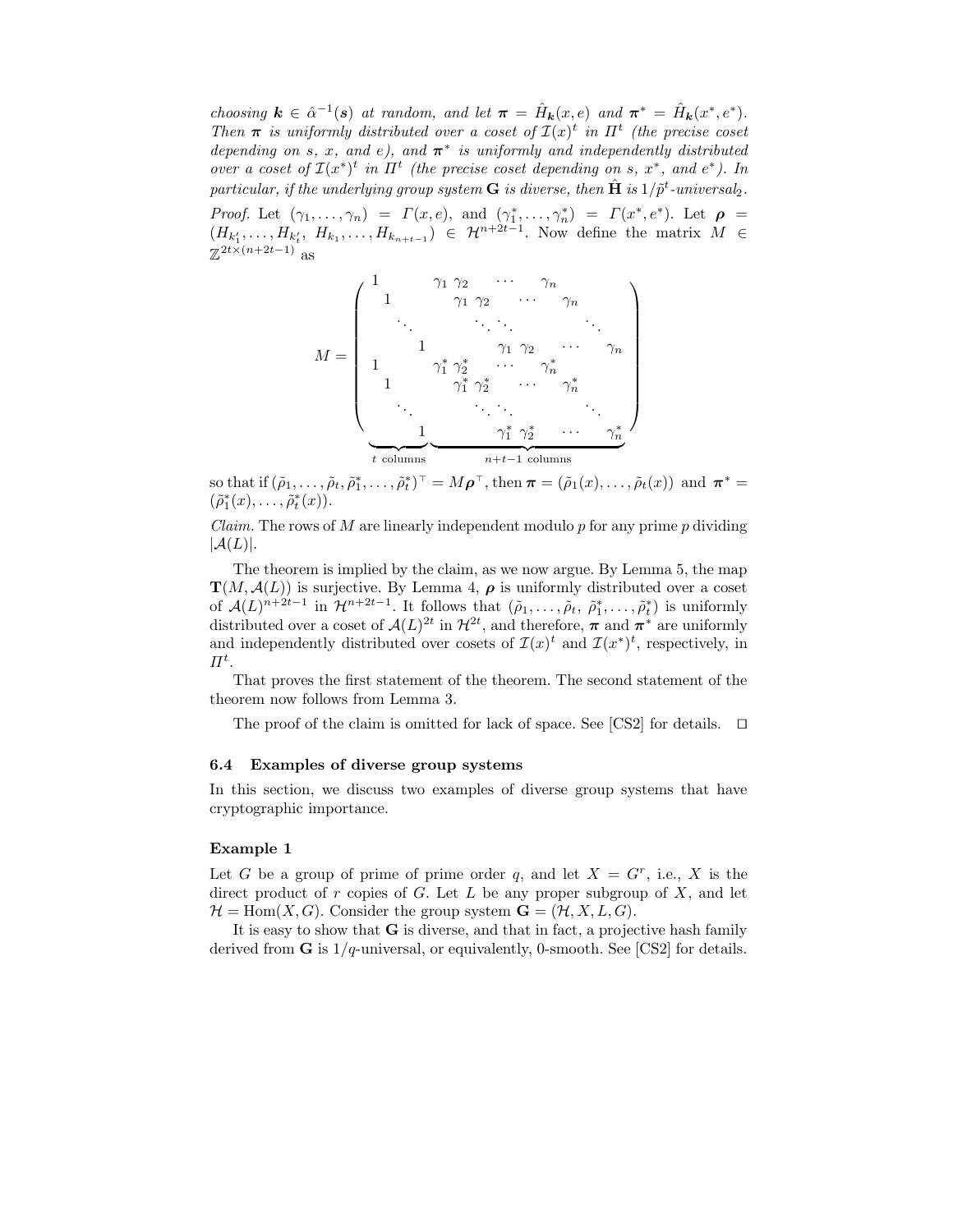## Example 2

Let X be a cyclic group of order  $a = bb'$ , where  $b' > 1$  and  $gcd(b, b') = 1$ , and let L be the unique subgroup of X of order b. Let  $\mathcal{H} = \text{Hom}(X, X)$ , and consider the group system  $\mathbf{G} = (\mathcal{H}, X, L, X)$ .

The group X is isomorphic to  $\mathbb{Z}_a$ . If we identify X with  $\mathbb{Z}_a$ , then H can be identified with  $\mathbb{Z}_a$  as follows: for every  $\nu \in \mathbb{Z}_a$ , define  $\phi_{\nu} \in \mathcal{H}$  to be the map that sends  $x \in \mathbb{Z}_a$  to  $x \cdot \nu \in \mathbb{Z}_a$ .

The group X is of course also isomorphic to  $\mathbb{Z}_b \times \mathbb{Z}_{b'}$ . If we identify X with  $\mathbb{Z}_b \times \mathbb{Z}_{b'}$ , then L corresponds to  $\mathbb{Z}_b \times \langle 0 \rangle$ . Moreover, we can identify H with  $\mathbb{Z}_b \times \mathbb{Z}_{b'}$  as follows: for  $(\nu, \nu') \in \mathbb{Z}_b \times \mathbb{Z}_{b'}$ , let  $\psi_{\nu, \nu'} \in \mathcal{H}$  be the map that sends  $(x, x') \in \mathbb{Z}_b \times \mathbb{Z}_{b'}$  to  $(x \cdot \nu, x' \cdot \nu') \in \mathbb{Z}_b \times \mathbb{Z}_{b'}$ .

Under the identification in the previous paragraph, it is evident that  $\mathcal{A}(L)$ is the subgroup of H generated by  $\psi_{0,1}$ . If we take any  $(x, x') \in X \setminus L$ , so that  $x' \neq 0$ , we see that  $\psi_{0,1}(x, x') = (0, x')$ . Thus,  $\psi_{0,1} \notin \mathcal{A}(L \cup \{(x, x')\})$ , which shows that G is diverse. Therefore, a projective hash family derived from G is  $1/\tilde{p}$ -universal, where  $\tilde{p}$  is the smallest prime dividing b'.

It is also useful to characterize the group  $\mathcal{I}(x, x') = \mathcal{E}_{x, x'}(\mathcal{A}(L))$ . Evidently, since  $\mathcal{A}(L) = \langle \psi_{0,1} \rangle$ , we must have  $\mathcal{I}(x, x') = \langle 0 \rangle \times \langle x' \rangle$ .

# 7 Concrete encryption schemes

We present two new public-key encryption schemes secure against adaptive chosen ciphertext attack. The first scheme is based on Paillier's Decision Composite Residuosity assumption, and the second is based on the classical Quadratic Residuosity assumption. Both are derived from the general construction in §5.

One can also show that the public-key encryption scheme from [CS1] can be viewed as a special case of our general construction, based on Example 1 in §6.4. However, for lack of space, we refer the reader to [CS2] for the details.

# 7.1 Schemes based on the Decision Composite Residuosity assumption

#### Derivation

Let p, q, p', q' be distinct odd primes with  $p = 2p' + 1$  and  $q = 2q' + 1$ , and where p' and q' are both  $\lambda$  bits in length. Let  $N = pq$  and  $N' = p'q'$ . Consider the group  $\mathbb{Z}_{N^2}^*$  and the subgroup P of  $\mathbb{Z}_{N^2}^*$  consisting of all Nth powers of elements in  $\mathbb{Z}_{N^2}^*$ . Note that  $\lambda = \lambda(\ell)$  is a function of the security parameter  $\ell$ .

Paillier's Decision Composite Residuosity (DCR) assumption is that given only N, it is hard to distinguish random elements of  $\mathbb{Z}_{N^2}^*$  from random elements of P. We shall assume that "strong" primes, such as  $p$  and  $q$  above, are sufficiently dense (as is widely conjectured and supported by empirical evidence). This implies that such primes can be efficiently generated, and that the DCR assumption with the restriction to strong primes is implied by the DCR assumption without this restriction.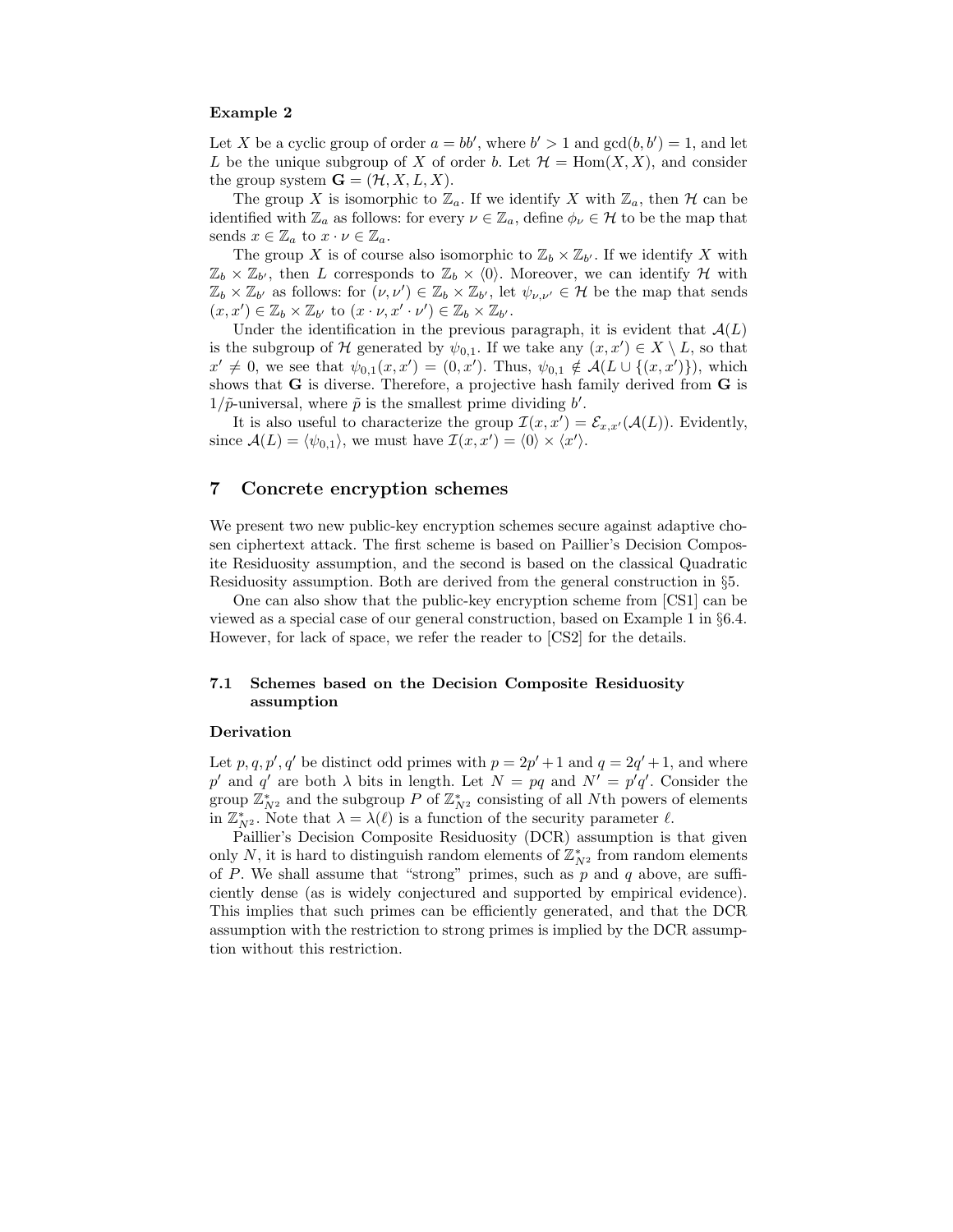We can decompose  $\mathbb{Z}_{N^2}^*$  as an internal direct product  $\mathbb{Z}_{N^2}^* = G_N \cdot G_{N'} \cdot G_2 \cdot T$ , where each group  $G_{\tau}$  is a cyclic group of order  $\tau$ , and T is the subgroup of  $\mathbb{Z}_{N^2}^*$ generated by  $(-1 \mod N^2)$ . This decomposition is unique, except for the choice of  $G_2$  (there are two possible choices). For any  $x \in \mathbb{Z}_{N^2}^*$ , we can express x uniquely as  $x = x(G_N)x(G_{N'})x(G_2)x(T)$ , where for each  $G_\tau$ ,  $x(G_\tau) \in G_\tau$ , and  $x(T) \in T$ . Note that the element  $\xi = (1 + N \mod N^2) \in \mathbb{Z}_{N^2}^*$  has order N, i.e., it generates  $G_N$ , and that  $\xi^a = (1 + aN \mod N^2)$  for  $0 \le a < N$ .

Let  $X = \{(a \mod N^2) \in \mathbb{Z}_{N^2}^* : (a \mid N) = 1\}$ , where  $(\cdot \mid \cdot)$  is the Jacobi symbol. It is easy to see that  $X = G_N G_{N'} T$ . Let L be the subgroup of Nth powers of X, i.e.,  $L = G_{N}T$ . These groups X and L will define our subset membership problem.

Our instance description  $\Lambda$  will contain  $N$ , along with a random generator g for L. It is easy to generate such a g: choose a random  $\mu \in \mathbb{Z}_{N^2}^*$ , and set  $g = -\mu^{2N}$ . With overwhelming probability, such a g will generate L; indeed, the output distribution of this sampling algorithm is  $O(2^{-\lambda})$ -close the uniform distribution over all generators.

Let us define the set of witnesses as  $W = \{0, \ldots, |N/2|\}$ . We say  $w \in W$ is a witness for  $x \in X$  if  $x = g^w$ . To generate  $x \in L$  at random together with a corresponding witness, we simply generate  $w \in W$  at random, and compute  $x = g<sup>w</sup>$ . The output distribution of this algorithm is not the uniform distribution over L, but one that is  $O(2^{-\lambda})$ -close to it.

This completes the description of our subset membership problem. It is easy to see that it satisfies all the basic requirements specified in §3.

Next, we argue that the DCR assumption implies that this subset membership problem is hard. Suppose we are given x sampled at random from  $\mathbb{Z}_{N^2}^*$ (respectively, P). If we choose  $b \in \{0,1\}$  at random, then  $x^2(-1)^b$  is uniformly distributed over  $X$  (respectively,  $L$ ). This implies that distinguishing  $X$  from  $L$ is at least as hard as distinguishing  $\mathbb{Z}_{N^2}^*$  from P, and so under the DCR assumption, it is hard to distinguish X from  $L$ . It is easy to see that this implies that it is hard to distinguish  $X \setminus L$  from L as well.

Now it remains to construct appropriate strongly smooth and strongly universal<sub>2</sub> HPS's for the construction in  $\S5$ . To do this, we first construct a diverse group system (see Definition 8), from which we can then derive the required HPS's.

Fix an instance description A, where A specifies an integer  $N$  — defining groups X and L as above — along with a generator g for L. Let  $\mathcal{H} = \text{Hom}(X, X)$ and consider the group system  $\mathbf{G} = (\mathcal{H}, X, L, X)$ . As discussed in Example 2 in §6.4, **G** is a diverse group system; moreover, for  $x \in X$ , we have  $\mathcal{I}(x) = \langle x(G_N) \rangle$ ; thus, for  $x \in X \setminus L$ ,  $\mathcal{I}(x)$  has order p, q, or N, according to whether  $x(G_N)$  has order  $p, q$ , or  $N$ .

For  $k \in \mathbb{Z}$ , let  $H_k \in \text{Hom}(X, X)$  be the kth power map; that is,  $H_k$  sends  $x \in X$  to  $x^k \in X$ . Let  $K_* = \{0, \ldots, 2NN' - 1\}$ . As discussed in Example 2 in §6.4, the correspondence  $k \mapsto H_k$  yields a bijection between  $K_*$  and  $\text{Hom}(X, X)$ .

Consider the projective hash family  $\mathbf{H}_{*} = (H, K_*, X, L, X, L, \alpha)$ , where H and  $K_*$  are as in the previous paragraph, and  $\alpha$  maps  $k \in \mathbb{Z}$  to  $H_k(g) \in L$ .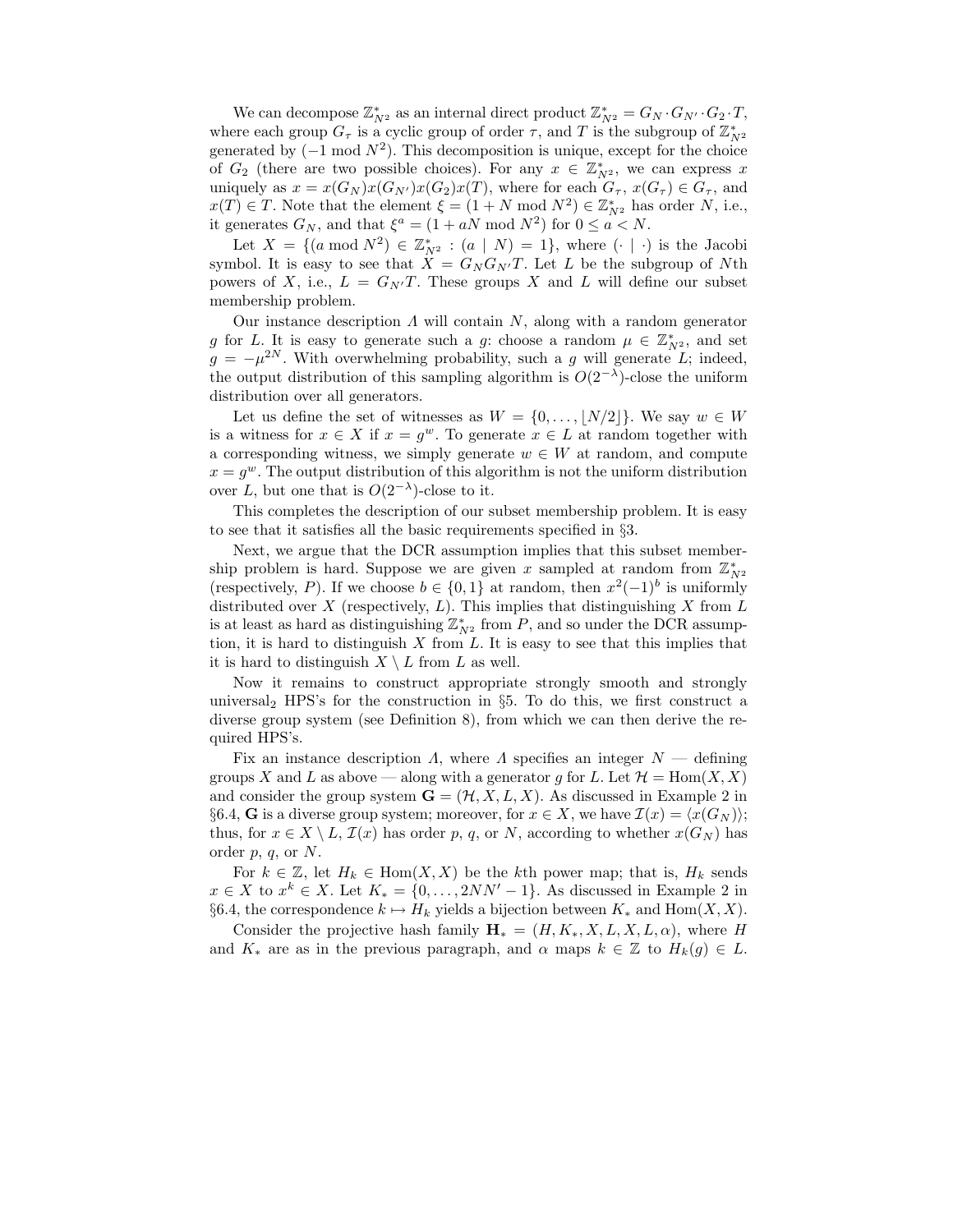Clearly,  $\mathbf{H}_{*}$  is a projective hash family derived from  $\mathbf{G}$ , and so by Theorem 2, it is  $2^{-\lambda}$ -universal. From this, we can obtain a corresponding HPS **P**; however, as we cannot readily sample elements from  $K_*$ , the projective hash family H that P associates with the instance description  $\Lambda$  is slightly different than  $\mathbf{H}_{*}$ ; namely, we use the set  $K = \{0, \ldots, \lfloor N^2/2 \rfloor\}$  in place of the set  $K_*$ , but otherwise, **H** and  $\mathbf{H}_{*}$  are the same. It is readily seen that the uniform distribution on  $K_{*}$ is  $O(2^{-\lambda})$ -close to the uniform distribution on K, and so H and H<sub>\*</sub> are also  $O(2^{-\lambda})$ -close (see Definition 4). It is also easy to verify that all of the algorithms that P should provide are available.

So we now have a  $2^{-\lambda(\ell)}$ -universal HPS P. We could easily convert P into a strongly smooth HPS by applying the Leftover Hash Lemma construction mentioned in §2.1 to the underlying universal projective hash family  $\mathbf{H}_{*}$ . However, there is a much more direct and practical way to proceed, as we now describe.

According to Theorem 2, for any  $s, x \in X$ , if k is chosen at random from  $K_*,$ subject to  $\alpha(k) = s$ , then  $H_k(x)$  is uniformly distributed over a coset of  $\mathcal{I}(x)$  in X. As discussed above,  $\mathcal{I}(x) = \langle x(G_N) \rangle$ , and so is a subgroup of  $G_N$ . Moreover, for random  $x \in X \setminus L$ , we have  $\mathcal{I}(x) \neq G_N$  with probability at most  $2^{-\lambda+1}$ .

Now define the map  $\chi : \mathbb{Z}_{N^2} \to \mathbb{Z}_N$  that sends  $(a + bN \mod N^2)$ , where  $0 \leq a, b \leq N$ , to  $(b \mod N)$ . This map does not preserve any algebraic structure; however, it is easy to see that the restriction of  $\chi$  to any coset of  $G_N$  in X is a one-to-one map from that coset onto  $\mathbb{Z}_N$  (see [CS2] for details).

Let us define  $\mathbf{H}_{*}^{\times} = (H^{\times}, K_*, X, L, \mathbb{Z}_N, L, \alpha)$ , where for  $k \in \mathbb{Z}, H_k^{\times} = \chi \circ H_k$ . That is,  $\mathbf{H}_{*}^{\times}$  is the same as  $\mathbf{H}_{*}$ , except that in  $\mathbf{H}_{*}^{\times}$ , we pass the output of the hash function for  $H_*$  through  $\chi$ . From the observations in the previous two paragraphs, it is clear that  $\mathbf{H}_{*}^{\times}$  is a  $2^{-\lambda+1}$ -smooth projective hash family. From  $\mathbf{H}_{*}^{\times}$  we get a corresponding approximation  $\mathbf{H}^{\times}$  (using K in place of  $K_{*}$ ), and from this we get corresponding  $2^{-\lambda(\ell)+1}$ -smooth HPS  $\mathbf{P}^{\times}$ .

We can apply the construction in Theorem 3 to  $H_*$ , obtaining a 2<sup>- $\lambda$ </sup>universal<sub>2</sub> projective hash family  $\hat{H}_{*}$  for  $(X \times \mathbb{Z}_N, L \times \mathbb{Z}_N)$ . From  $\hat{H}_{*}$  we get a corresponding approximation  $\mathbf{H}$  (using K in place of  $K_*$ ), and from this we get a corresponding  $2^{-\lambda(\ell)}$ -universal<sub>2</sub> extended HPS  $\hat{P}$ .

We could build our encryption scheme directly using  $\hat{P}$ ; however, we get more compact ciphertexts if we modify  $\hat{H}_{*}$  by passing its hash outputs through  $\chi$ , just as we did in building  $\mathbf{H}_{*}^{\times}$ , obtaining the analogous projective hash family  $\hat{\mathbf{H}}_{*}^{\times}$ for  $(X \times \mathbb{Z}_N, L \times \mathbb{Z}_N)$ . From Theorem 4, and the above discussion, it is clear that  $\hat{H}^{\times}_*$  is also 2<sup>- $\lambda$ </sup>-universal<sub>2</sub>. From  $\hat{H}^{\times}_*$  we get a corresponding approximation  $\hat{H}^{\times}$ (using K in place of  $K_*$ ), and from this we get a corresponding  $2^{-\lambda(\ell)}$ -universal<sub>2</sub> extended HPS  $\hat{\mathbf{P}}^{\times}$ .

# The encryption scheme

We now present in detail the encryption scheme obtained from the HPS's  $\mathbf{P}^{\times}$ and  $\mathbf{P}^{\times}$  above.

We describe the scheme for a fixed value of  $N$  that is the product of two  $(\lambda + 1)$ -bit strong primes. The message space for this scheme is  $\mathbb{Z}_N$ .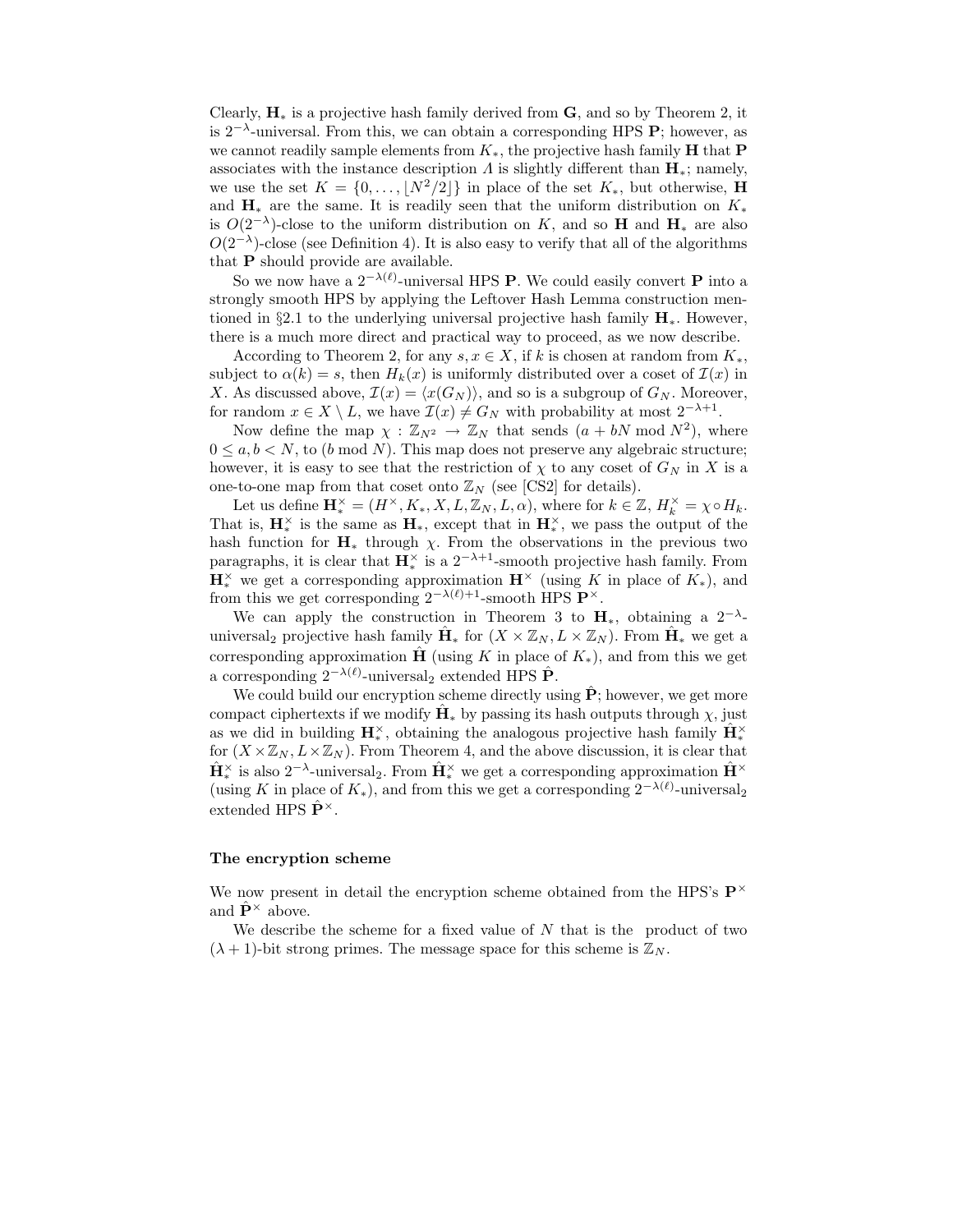Let X, L, and  $\chi$  be as defined above. Also, let  $W = \{0, \ldots, |N/2|\}$  and  $K = \{0, \ldots, \lfloor N^2/2 \rfloor\},\$ as above. Let  $R = \{0, \ldots, 2^{\lambda}-1\},\$ and let  $\Gamma : \mathbb{Z}_{N^2} \times \mathbb{Z}_N \to \mathbb{Z}_{N^2}$  $R<sup>n</sup>$  be an efficiently computable injective map for an appropriate  $n \geq 1$ . For sufficiently large  $\lambda$ ,  $n = 7$  suffices.

- **Key Generation:** Choose  $\mu \in \mathbb{Z}_{N^2}^*$  at random and set  $g = -\mu^{2N} \in L$ . Choose  $k, \ \tilde{k}, \ \hat{k}_1, \ldots, \hat{k}_n \in K$  at random, and compute  $s = g^k \in L$ ,  $\tilde{s} = g^{\tilde{k}} \in L$ , and  $\hat{s}_i = g^{\hat{k}_i} \in L$  for  $i = 1, \ldots, n$ . The public key is  $(g; s; \tilde{s}_1, \ldots, \tilde{s}_n)$ . The private key is  $(k; \tilde{k}; \hat{k}_1, \ldots, \hat{k}_n)$ .
- **Encryption:** To encrypt a message  $m \in \mathbb{Z}_N$  under a public key as above, one does the following. Choose  $w \in W$  at random, and compute  $x = g^w \in L$ ,  $y =$  $s^w \in L$ ,  $\pi = \chi(y) \in \mathbb{Z}_N$ , and  $e = m + \pi \in \mathbb{Z}_N$ . Compute  $\hat{y} = \tilde{s}^w \prod_{i=1}^n \hat{s}_i^{\gamma_i w} \in$ L and  $\hat{\pi} = \chi(\hat{y}) \in \mathbb{Z}_N$ , where  $(\gamma_1, \ldots, \gamma_n) = \Gamma(x, e) \in R^n$ . The ciphertext is  $(x, e, \hat{\pi}).$
- **Decryption:** To decrypt a ciphertext  $(x, e, \hat{\pi}) \in X \times \mathbb{Z}_N \times \mathbb{Z}_N$  under a secret key as above, one does the following. Compute  $\hat{y} = x^{\tilde{k} + \sum_{i=1}^{n} \gamma_i \hat{k}_i} \in X$  and  $\hat{\pi}' = \chi(\hat{y}) \in \mathbb{Z}_N$ , where  $(\gamma_1, \ldots, \gamma_n) = \Gamma(x, e) \in R^n$ . Check whether  $\hat{\pi} = \hat{\pi}'$ ; if not, then output reject and halt. Compute  $y = x^k \in X$ ,  $\pi = \chi(y) \in \mathbb{Z}_N$ , and  $m = e - \pi \in \mathbb{Z}_N$ , and then output m.

Note that in the decryption algorithm, we are assuming that  $x \in X$ , which implicitly means that the decryption algorithm should check that  $x = (a \mod a)$  $N^2$ ) with  $(a | N) = 1$ , and reject the ciphertext if this does not hold.

This is precisely the scheme that our general construction in §5 yields. Thus, the scheme is secure against adaptive chosen ciphertext attack, provided the DCR assumption holds.

Minor variations. To get a more efficient scheme, we could replace  $\Gamma$  by a collision resistant hash function (CRHF), obtaining an even more efficient scheme with a smaller value of n, possibly even  $n = 1$ . It is straightforward to adapt our general theory to show that the resulting scheme is still secure against adaptive chosen ciphertext attack, assuming  $\Gamma$  is a CRHF. In fact, with a more refined analysis, it suffices to assume that  $\Gamma$  is a universal one-way hash function (UOWHF) [NY1]. In [CS2], we present a number of further variations on this scheme.

## 7.2 Schemes based on the Quadratic Residuosity assumption

#### Derivation

Let p, q, p', q' be distinct odd primes with  $p = 2p' + 1$  and  $q = 2q' + 1$ , and where p' and q' are both  $\lambda$  bits in length. Let  $N = pq$  and let  $N' = p'q'$ . Consider the group  $\mathbb{Z}_N^*$ , and let X be the subgroup of elements  $(a \bmod N) \in \mathbb{Z}_N^*$  with Jacobi symbol  $(a \mid N) = 1$ , and let L be the subgroup of squares (a.k.a., quadratic residues) of  $\mathbb{Z}_N^*$ . Note that L is a subgroup of X of index 2. Also, note that  $\lambda = \lambda(\ell)$  is a function of the security parameter  $\ell$ .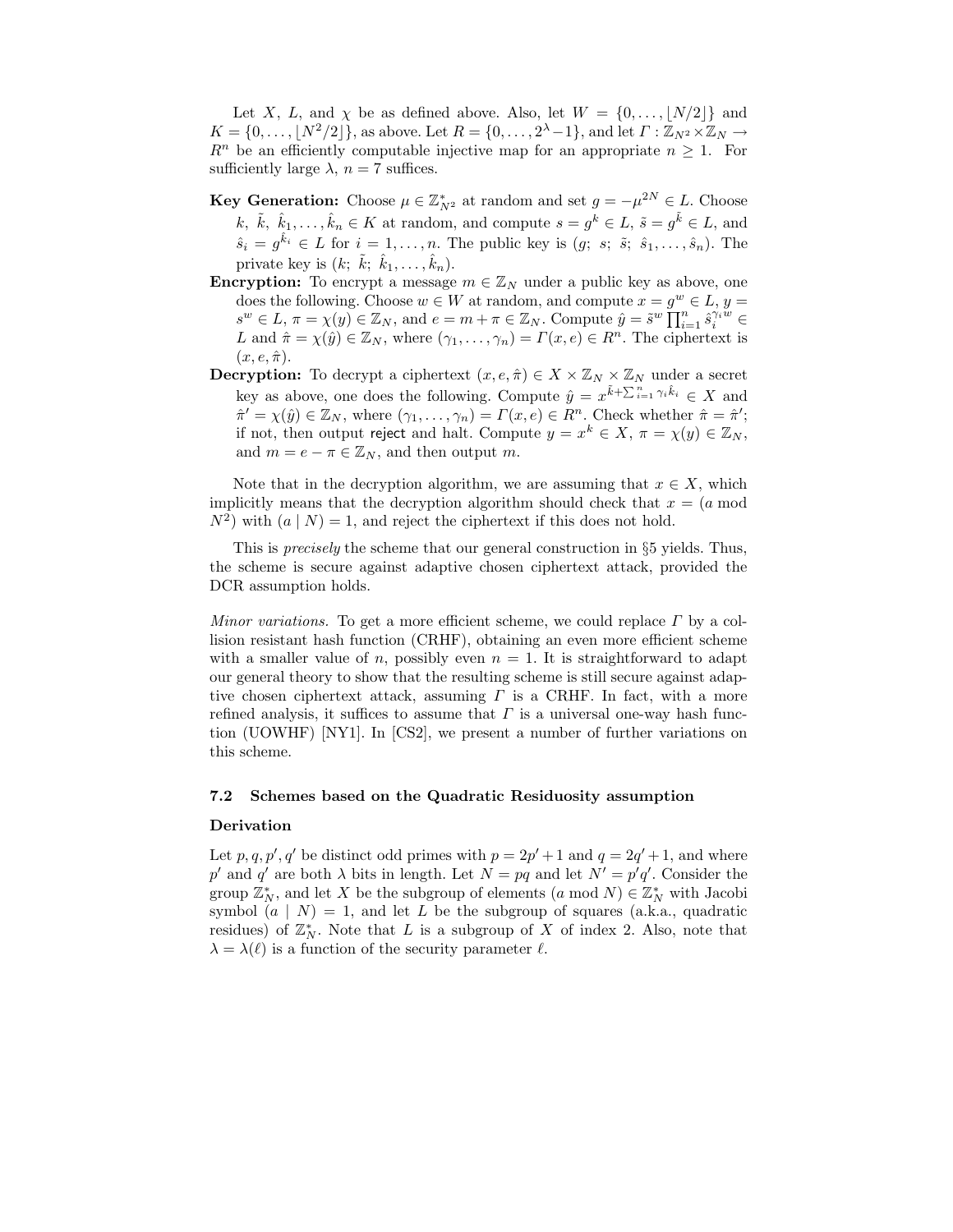The Quadratic Residuosity  $(QR)$  assumption is that given only N, it is hard to distinguish random elements of  $X$  from random elements of  $L$ . This implies that it is hard to distinguish random elements of  $X \setminus L$  from random elements of L.

As in  $\S 7.1$ , we shall assume that strong primes (such as p and q) are sufficiently dense.

The groups X and L above will define our subset membership problem.

We can decompose  $\mathbb{Z}_N^*$  as an internal direct product  $\mathbb{Z}_N^* = G_{N'} \cdot G_2 \cdot T$ , where each group  $G_{\tau}$  is a cyclic group of order  $\tau$ , and  $T$  is the subgroup of  $\mathbb{Z}_N^*$ generated by  $(-1 \mod N)$ . This decomposition is unique, except for the choice of  $G_2$  (there are two possible choices).

It is easy to see that  $X = G_{N'}T$ , so it is a cyclic group, and that  $L = G_{N'}$ .

Our instance description  $\Lambda$  will contain  $N$ , along with a random generator  $g$ for L. It is easy to generate such a g: choose a random  $\mu \in \mathbb{Z}_N^*$ , and set  $g = \mu^2$ . With overwhelming probability, such a  $q$  will generate  $L$ ; indeed, the output distribution of this sampling algorithm is  $O(2^{-\lambda})$ -close the uniform distribution over all generators.

Let us define the set of witnesses as  $W = \{0, \ldots, |N/4|\}$ . We say  $w \in W$ is a witness for  $x \in X$  if  $x = g^w$ . To generate  $x \in L$  at random together with a corresponding witness, we simply generate  $w \in W$  at random, and compute  $x = g<sup>w</sup>$ . The output distribution of this algorithm is not the uniform distribution over L, but is  $O(2^{-\lambda})$ -close to it.

This completes the description of our subset membership problem. It is easy to see that it satisfies all the basic requirements specified in  $\S$ 3. As already mentioned, the QR assumption implies that this is a hard subset membership problem.

Now it remains to construct appropriate strongly smooth and strongly universal<sub>2</sub> HPS's for the construction in  $\S5$ . To do this, we first construct a diverse group system (see Definition 8), from which we can then derive the required HPS's.

Fix an instance description  $\Lambda$ , where  $\Lambda$  specifies an integer  $N$  — defining groups X and L as above — along with a generator g for L. Let  $\mathcal{H} = \text{Hom}(X, X)$ and consider the group system  $\mathbf{G} = (\mathcal{H}, X, L, X)$ .

As discussed in Example 2 in §6.4, G is a diverse group system; moreover, for  $x \in X$ , if we decompose x as  $x = x(L) \cdot x(T)$ , where  $x(L) \in L$  and  $x(T) \in T$ , then we have  $\mathcal{I}(x) = \langle x(T) \rangle$ ; thus, for  $x \in X \setminus L$ ,  $\mathcal{I}(x) = T$ .

For  $k \in \mathbb{Z}$ , let  $H_k \in \text{Hom}(X, X)$  be the kth power map; that is,  $H_k$  sends  $x \in X$  to  $x^k \in X$ . Let  $K_* = \{0, \ldots, 2N' - 1\}$ . As discussed Example 2 in in §6.4, the correspondence  $k \mapsto H_k$  yields a bijection between  $K_*$  and  $\text{Hom}(X, X)$ .

Consider the projective hash family  $\mathbf{H}_{*} = (H, K_*, X, L, X, L, \alpha)$ , where H and  $K_*$  are as in the previous paragraph, and  $\alpha$  maps  $k \in \mathbb{Z}$  to  $H_k(g) \in L$ . Clearly,  $H_*$  is a projective hash family derived from  $G$ , and so by Theorem 2, it is  $1/2$ -universal. From this, we can obtain a corresponding HPS  $\bf{P}$ ; however, as we cannot readily sample elements from  $K_{*}$ , the projective hash family **H** that **P** associates with the instance description  $\Lambda$  is slightly different than  $\mathbf{H}_{*}$ ;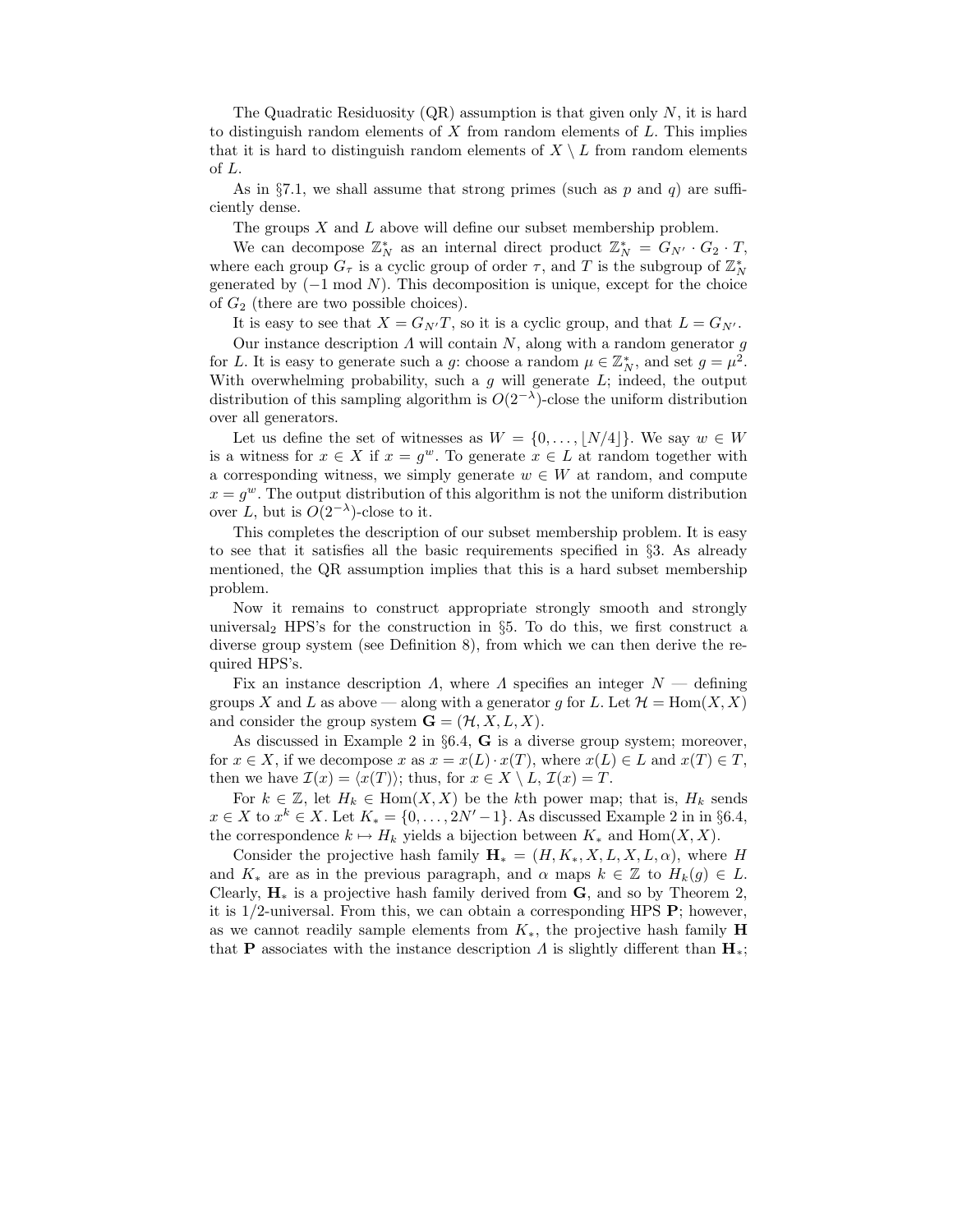namely, we use the set  $K = \{0, \ldots, |N/2|\}$  in place of the set  $K_*,$  but otherwise, H and  $\mathbf{H}_*$  are the same. It is readily seen that the uniform distribution on  $K_*$ is  $O(2^{-\lambda})$ -close to the uniform distribution on K, and so H and H<sub>\*</sub> are also  $O(2^{-\lambda})$ -close. It is also easy to verify that all of the algorithms that **P** should provide are available.

So we now have a  $1/2$ -universal HPS **P**. We can apply the t-fold parallelization mentioned in §2.1 to  $\mathbf{H}_{*}$ , using a parameter  $t = t(\ell)$ , to get a 2<sup>-t</sup>-universal projective hash family  $\bar{H}_*$ . From  $\bar{H}_*$  we get a corresponding approximation  $\bar{H}$ (using K in place of  $K_{*}$ ), and from this we get corresponding  $2^{-t}$ -universal HPS  $P_{\cdot}$ 

Now, we could easily convert  $\overline{P}$  into a strongly smooth HPS by applying the Leftover Hash Lemma construction mentioned in §2.1 to the underlying projective hash family  $\bar{H}_*$ . However, there is a much more direct and practical way to proceed, as we now describe.

According to Theorem 2, for any  $s, x \in X$ , if k is chosen at random from  $K_*,$ subject to  $\alpha(k) = s$ , then  $H_k(x)$  is uniformly distributed over a coset of  $\mathcal{I}(x)$  in X. As discussed above, for  $x \in X \setminus L$ ,  $\mathcal{I}(x) = T$ .

Now define the map  $\chi : \mathbb{Z}_N \to \mathbb{Z}_2$  as follows: for  $x = (a \mod N) \in \mathbb{Z}_N^*$ , with  $0 \le a \le N$ , let  $\chi(x) = 1$  if  $a > N/2$ , and  $\chi(x) = 0$  otherwise. It is easy to verify that the restriction of  $\chi$  to any coset of T in X (which is a set of the form  $\{\pm x\}$ for some  $x \in X$ ) is a one-to-one map from that coset onto  $\mathbb{Z}_2$ .

Let us define  $\mathbf{H}_{*}^{\times} = (H^{\times}, K_*, X, L, \mathbb{Z}_N, L, \alpha)$ , where for  $k \in \mathbb{Z}, H_k^{\times} = \chi \circ H_k$ . That is,  $\mathbf{H}_{*}^{\times}$  is the same as  $\mathbf{H}_{*}$ , except that in  $\mathbf{H}_{*}^{\times}$ , we pass the output of the hash function for  $H_*$  through  $\chi$ . From the observations in the previous two paragraphs, it is clear that  $\mathbf{H}_{*}^{\times}$  is a 1/2-universal, and so 0-smooth, projective hash family.

We can apply the t-fold parallelization mentioned in  $\S 2.1$  to  $\mathbf{H}_{*}^{\times}$  with the parameter  $t = t(\ell)$  to get a 0-smooth projective hash family  $\bar{\mathbf{H}}_{*}^{\times}$  whose hash output space is  $\mathbb{Z}_2^t$ . From  $\bar{H}^\times_*$  we get a corresponding approximation  $\bar{H}^\times_-$  (using K in place of  $K_*$ ), and from this we get corresponding 0-smooth HPS  $\mathbf{P}^{\times}$ .

We can apply the construction in Theorem 4 to  $\mathbf{H}_{*}$ , using a parameter  $\hat{t} =$  $\hat{t}(\ell)$ , obtaining a  $2^{-\hat{t}}$ -universal<sub>2</sub> projective hash family  $\hat{H}_*$  for  $(X \times \mathbb{Z}_2^t, L \times \mathbb{Z}_2^t)$ . From  $\hat{\mathbf{H}}_{*}$  we get a corresponding approximation  $\hat{\mathbf{H}}$  (using K in place of  $K_{*}$ ), and from this we get a corresponding  $2^{-\hat{t}(\ell)}$ -universal<sub>2</sub> extended HPS  $\hat{P}$ .

We could build our encryption scheme directly using  $\hat{P}$ ; however, we get more compact ciphertexts if we modify  $\hat{H}_{*}$  by passing its hash outputs through  $\chi$ , just as we did in building  $\mathbf{H}_{*}^{\times}$ , obtaining the analogous projective hash family  $\hat{\mathbf{H}}_{*}^{\times}$ for  $(X \times \mathbb{Z}_2^t, L \times \mathbb{Z}_2^t)$ . From Theorem 4, and the above discussion, it is clear that  $\hat{H}^{\times}_*$  is also  $2^{-\hat{t}}$ -universal<sub>2</sub>. From  $\hat{H}^{\times}_*$  we get a corresponding approximation  $\hat{H}^{\times}$ (using K in place of  $K_*$ ), and from this we get a corresponding  $2^{-\hat{t}(\ell)}$ -universal<sub>2</sub> extended HPS  $\hat{P}^{\times}$ .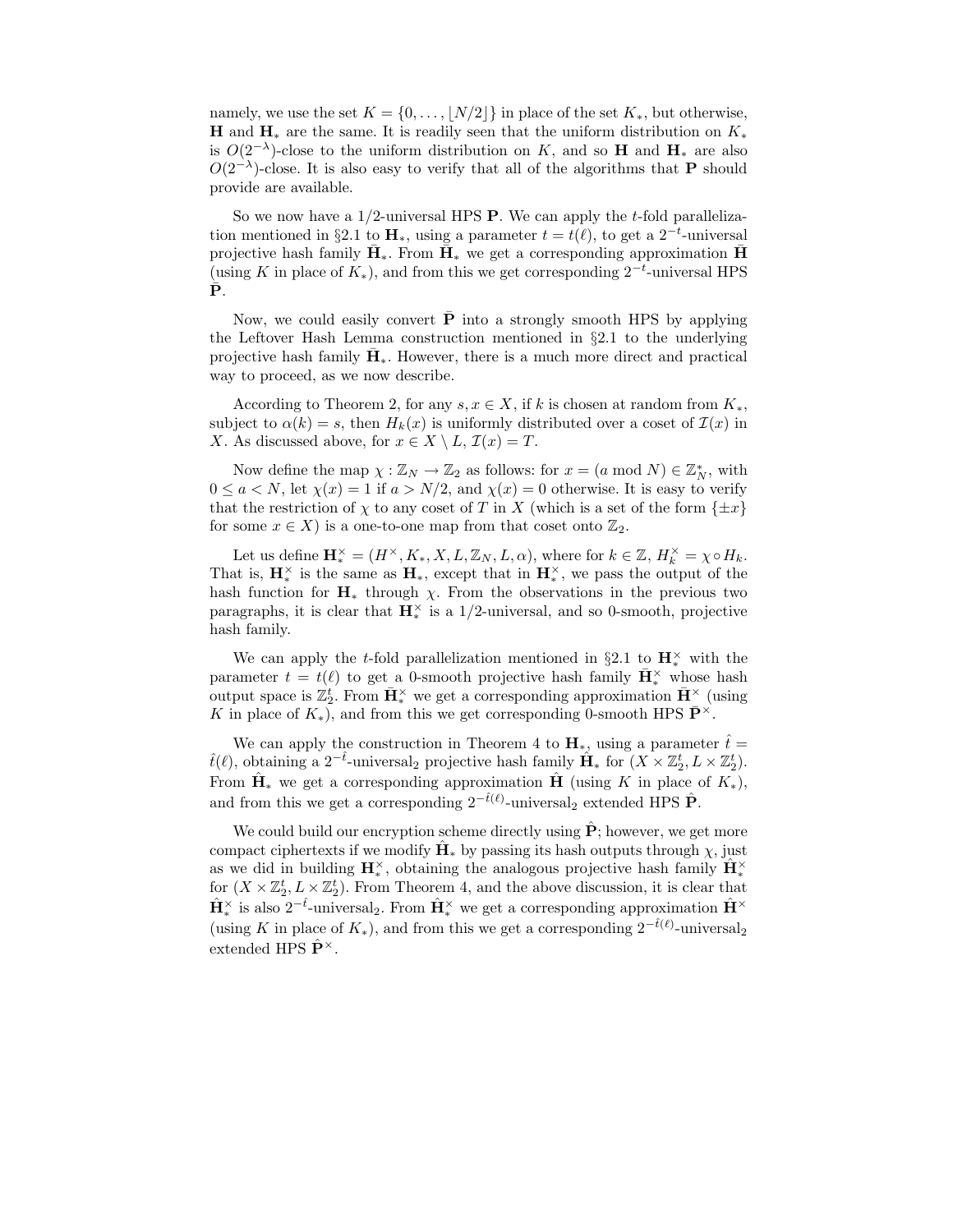## The encryption scheme

We now present in detail the encryption obtained using the HPS's  $\bar{\mathbf{P}}^{\times}$  and  $\hat{\mathbf{P}}^{\times}$ above.

We describe the scheme for a fixed value of N that is product of two  $(\lambda + 1)$ bit strong primes. The message space for this scheme is  $\mathbb{Z}_2^t$ , where  $t = t(\ell)$  is an auxiliary parameter. Note that  $t$  may be any size  $-$  it need not be particularly large. We also need an auxiliary parameter  $\hat{t} = \hat{t}(\ell)$ . The value of  $\hat{t}$  should be large; more precisely,  $2^{-\hat{t}(\ell)}$  should be a negligible function in  $\ell$ .

Let X, L, and  $\chi$  be as defined above. Also as above, let  $K = \{0, \ldots, |N/2|\},\$ and  $W = \{0, \ldots, \lfloor N/4 \rfloor\}$ . Let  $\Gamma : \mathbb{Z}_N \times \mathbb{Z}_2^t \to \{0, 1\}^n$  be an efficiently computable injective map for an appropriate  $n \geq 1$ .

- **Key Generation:** Choose  $\mu \in \mathbb{Z}_N^*$  at random and set  $g = \mu^2 \in L$ . Randomly choose  $k_1, \ldots, k_t$ ,  $\tilde{k}_1, \ldots, \tilde{k}_t$ ,  $\hat{k}_1, \ldots, \hat{k}_{n+\hat{t}-1} \in K$ . Compute  $s_i = g^{k_i} \in L$ for  $i = 1, \ldots, t$ ,  $\tilde{s}_i = g^{\tilde{k}_i} \in L$  for  $i = 1, \ldots, \hat{t}$ , and  $\hat{s}_i = g^{\hat{k}_i} \in L$  for  $i =$ 1,...,  $n + \hat{t} - 1$ . The public key is  $(g; s_1, \ldots, s_t; \tilde{s}_1, \ldots, \tilde{s}_t; \hat{s}_1, \ldots, \hat{s}_{n+\hat{t}-1})$ . The private key is  $(k_1, ..., k_t; \, \tilde{k}_1, ..., \tilde{k}_t; \, \hat{k}_1, ..., \hat{k}_{n+\hat{t}-1}).$
- **Encryption:** To encrypt a message  $m \in \mathbb{Z}_2^t$  under a public key as above, one does the following. Choose  $w \in W$  at random, and compute  $x = g^w \in L$ , and  $y_i = s_i^w \in L$  for  $i = 1, ..., t$ . Compute  $\pi = (\chi(y_1), ..., \chi(y_t)) \in \mathbb{Z}_2^t$  and  $e = m + \pi \in \mathbb{Z}_2^t$ . Compute  $\tilde{z}_i = \tilde{s}_i^w \in L$  for  $i = 1, \ldots, t$ ,  $\hat{z}_i = \hat{s}_i^w \in L$  for  $i = 1, \ldots, n + \hat{t-1}$ , and  $\hat{y}_i = \tilde{z}_i \prod_{j=1}^{\tilde{n}} (\hat{z}_{i+j-1})^{\gamma_j} \in L$  for  $i = 1, \ldots, \hat{t}$ , where  $(\gamma_1,\ldots,\gamma_n)=\Gamma(x,e)\in\{0,1\}^n$ . Compute  $\hat{\pi}=(\chi(\hat{y}_1),\ldots,\chi(\hat{y}_{\hat{t}}))\in\mathbb{Z}_2^{\hat{t}}$ . The ciphertext is  $(x, e, \hat{\pi})$ .
- **Decryption:** To decrypt a ciphertext  $(x, e, \hat{\pi}) \in X \times \mathbb{Z}_2^t \times \mathbb{Z}_2^{\hat{t}}$  under a private key as above, one does the following. Compute  $\hat{y}_i = x^{\tilde{k}_i + \sum_{j=1}^n \gamma_j \hat{k}_{i+j-1}} \in X$ for  $i = 1, \ldots, \hat{t}$ , where  $(\gamma_1, \ldots, \gamma_n) = \Gamma(x, e) \in \{0, 1\}^n$ . Compute  $\hat{\pi}' =$  $(\chi(\hat{y}_1), \ldots, \chi(\hat{y}_t)) \in \mathbb{Z}_2^{\hat{t}}$ . Check whether  $\hat{\pi} = \hat{\pi}'$ ; if not, then output reject and halt. Compute  $y_i = x^{k_i} \in X$  for  $i = 1, \ldots, t, \pi = (\chi(y_1), \ldots, \chi(y_t)) \in \mathbb{Z}_2^t$ , and  $m = e - \pi \in \mathbb{Z}_2^t$ , and then output m.

Note that in the decryption algorithm, we are assuming that  $x \in X$ , which implicitly means that the decryption algorithm should check that  $x = (a \mod N)$ with  $(a | N) = 1$ .

This is *precisely* the scheme that our general construction in  $\S5$  yields. Thus, the scheme is secure against adaptive chosen ciphertext attack, provided the QR assumption holds.

As in §7.1, if we replace  $\Gamma$  by a CRHF we get an even more efficient scheme with a smaller value of n. In fact, just a UOWHF suffices. In  $[CS2]$ , we describe further variations on this scheme.

While this scheme is not nearly as efficient as our schemes based on the DDH and DCR assumptions, it is based on an assumption that is perhaps qualitatively weaker than either of these assumptions. Nevertheless, it is perhaps not